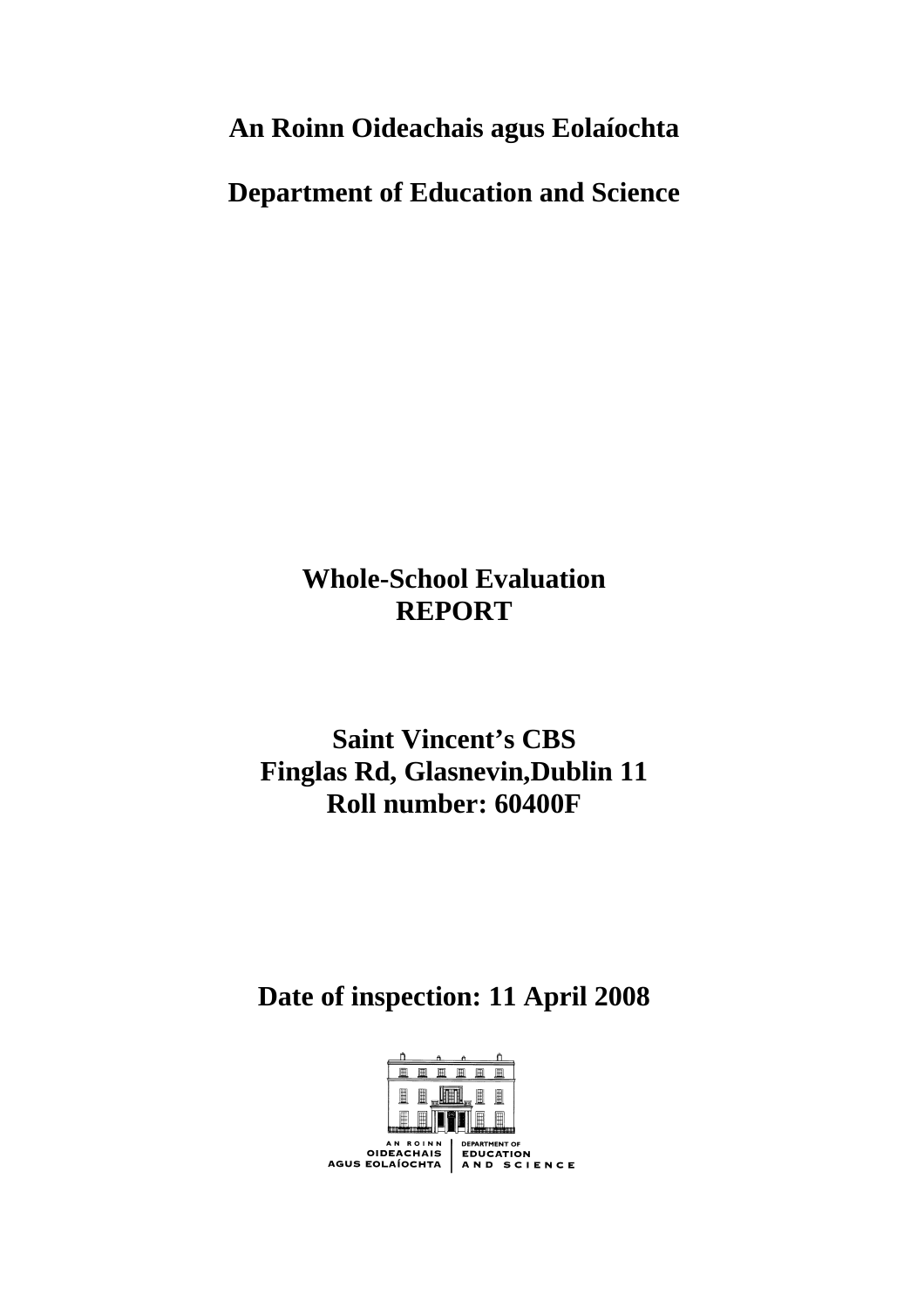#### **WHOLE-SCHOOL EVALUATION**

A whole-school evaluation of St Vincent's CBS School was undertaken in April 2008. This report presents the findings of the evaluation and makes recommendations for improvement. During the evaluation, the quality of teaching and learning in three subjects and in the Transition Year programme were evaluated in detail, and separate reports are available on these subjects and programme. (See section 7 for details). The board of management of the school was given an opportunity to comment in writing on the findings and recommendations of the report, and the response of the board will be found in the appendix of this report.

#### **INTRODUCTION**

St Vincent's school is an all-boys voluntary secondary school under the trusteeship of the Christian Brothers since 1863. The school aims to provide a comprehensive and holistic education programme based on the religious and educational philosophy of Blessed Edmund Ignatius Rice. St Vincent's school is undergoing a period of transition due to the decision by the Christian Brothers to hand over responsibility for their schools to a lay group, the Edmund Rice Schools Trust (ERST). This decision provoked reflective debate among the network of Christian Brother schools to reach a consensus on the characteristics of an Edmund Rice School. Five key elements were identified; nurturing faith, promoting partnership, excelling in teaching and learning, creating a caring school community and inspiring transformational leadership. These elements form the basis of the vision espoused in the ERST charter and provides the framework for the future development of an Edmund Rice School. St Vincent's will formally be part of ERST from September 08. This marks the beginning of a new era for the school.

Due to demographic changes and the opening of new schools in nearby suburban areas the school has experienced significant changes in the size and composition of its student cohort. This has presented challenges for the school. St Vincent's has a current enrolment of 295 students who come mainly from the areas of Finglas, Glasnevin, Cabra and the north inner city. Current enrolment trends suggest that the school will experience a modest increase in enrolment figures over the next two years.

In 2006/07 the school was accepted into the DEIS (Delivering Equality of Opportunity in Schools) initiative. The school is now receiving additional resources and supports under this new integrated school support system that aims to address the needs of young people from disadvantaged communities.

#### **1. QUALITY OF SCHOOL MANAGEMENT**

#### **1.1 Characteristic spirit of the school**

The characteristic spirit of the school is underpinned by the religious and educational philosophy of Edmond Rice. This philosophy is reflected through the emphasis placed in the school's mission statement on providing a comprehensive and rounded education in partnership with parents. The current mission statement was agreed in 2004 following a review of a previous statement. A commendable level of consultation informed this review. A draft mission statement, prepared by a sub-committee of staff, was distributed for consultation to the staff, the board of management and a representative group of parents and students. This good practice facilitates a shared sense of ownership of the mission of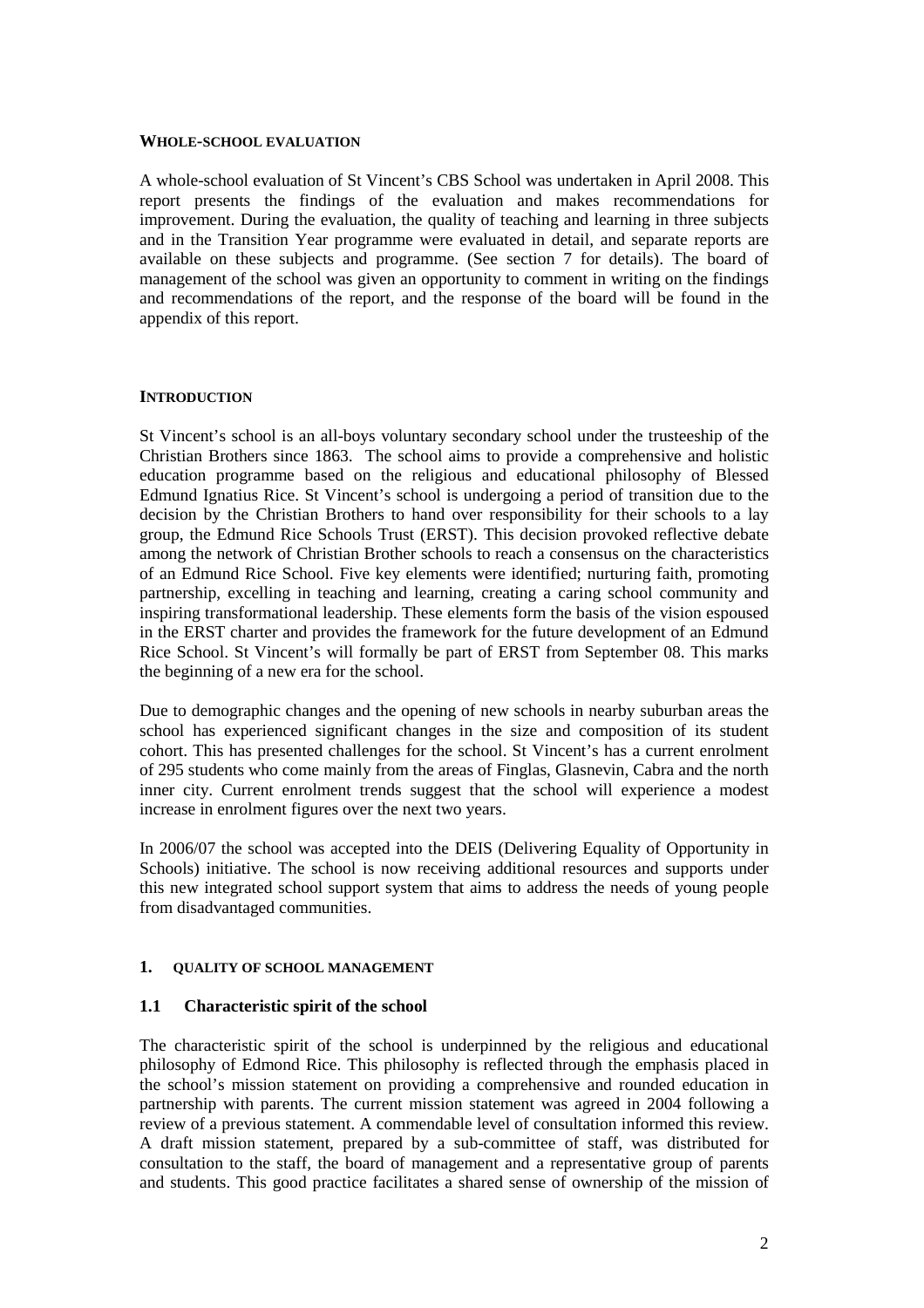the school. It is praiseworthy that the mission statement is included in the students' journal and made available in the teacher's pack at the start of each academic year. As the ERST charter outlines a clear vision for the future development of an Edmund Rice school, consideration could be given to collaboratively reviewing the mission statement in the context of the five key elements of this charter. The revised statement should be used as the reference point in the development of a school plan and could be visibly displayed around the school building.

St Vincent's has an inclusive and Christian ethos. The school strives to meet the needs of its diverse student cohort. This is evidenced by the efforts made to broaden the range of curriculum programmes offered by the school. The small size of the school is conducive to developing a strong sense of community spirit among all members of the school community. This was recognised as a key strength of the school at a number of meetings held with the inspectors. Recent commendable initiatives by the board of management in supporting the parents' council, and in facilitating a broader representation on the students' council should serve to strengthen the community bonds in the school.

The recent establishment of a school care team, together with the work carried out by staff employed by the School Completion Programme (SCP) and the Home-School-Community Liaison (HSCL) scheme, effectively support the vision and mission of the school.

#### **1.2 School ownership and management**

The current board of management was appointed in 2006 and is constituted in accordance with the Articles of Management for Catholic Secondary Schools. The rich diversity of background and experience among board members are an asset to the school. The board meets regularly and demonstrates an awareness of its roles and responsibilities. Draft minutes and an agenda are circulated one week prior to each meeting of the board. This good practice facilitates effective continuity and preparation between meetings. An informed, concerned and collaborative approach is evident in the decision-making procedures adopted by the board. It is laudable that all board members have received training for their roles and that additional outside expertise is sought if required. At present, communication procedures between the board and the school community are not fully formalised. Parent and staff nominees report orally to their respective groups, though the principal may also take on this role. Contact with the trustees is maintained through the trustee nominees or the principal. In the interests of improving the effectiveness of communication between the board and all members of the school community, it is recommended that the board consider issuing an agreed report after each meeting. This would ensure that the same message is delivered to all the representatives, and that a written record of such communication can be kept on file. Procedures should also be established by the board for informing the general parent body of matters relating to the operation and performance of the school.

While the board is reliant on the principal to report on matters relating to the day-to-day management of the school, it is highly commendable that the board also meets with members of the school staff such as the home-school-community liaison and the school completion programme co-ordinators. This good practice should ensure that the board takes a proactive role in the further development of these supports in the school.

The board demonstrates an awareness of its role in ensuring the on-going formation of staff through engagement with in-service training. The cost of relevant professional development courses that staff members undertake in their own time is subsidised. This practice actively facilitates teachers' continued professional development (CPD). However, whole-school policy and procedures in relation to facilitating teachers' release to attend CPD during the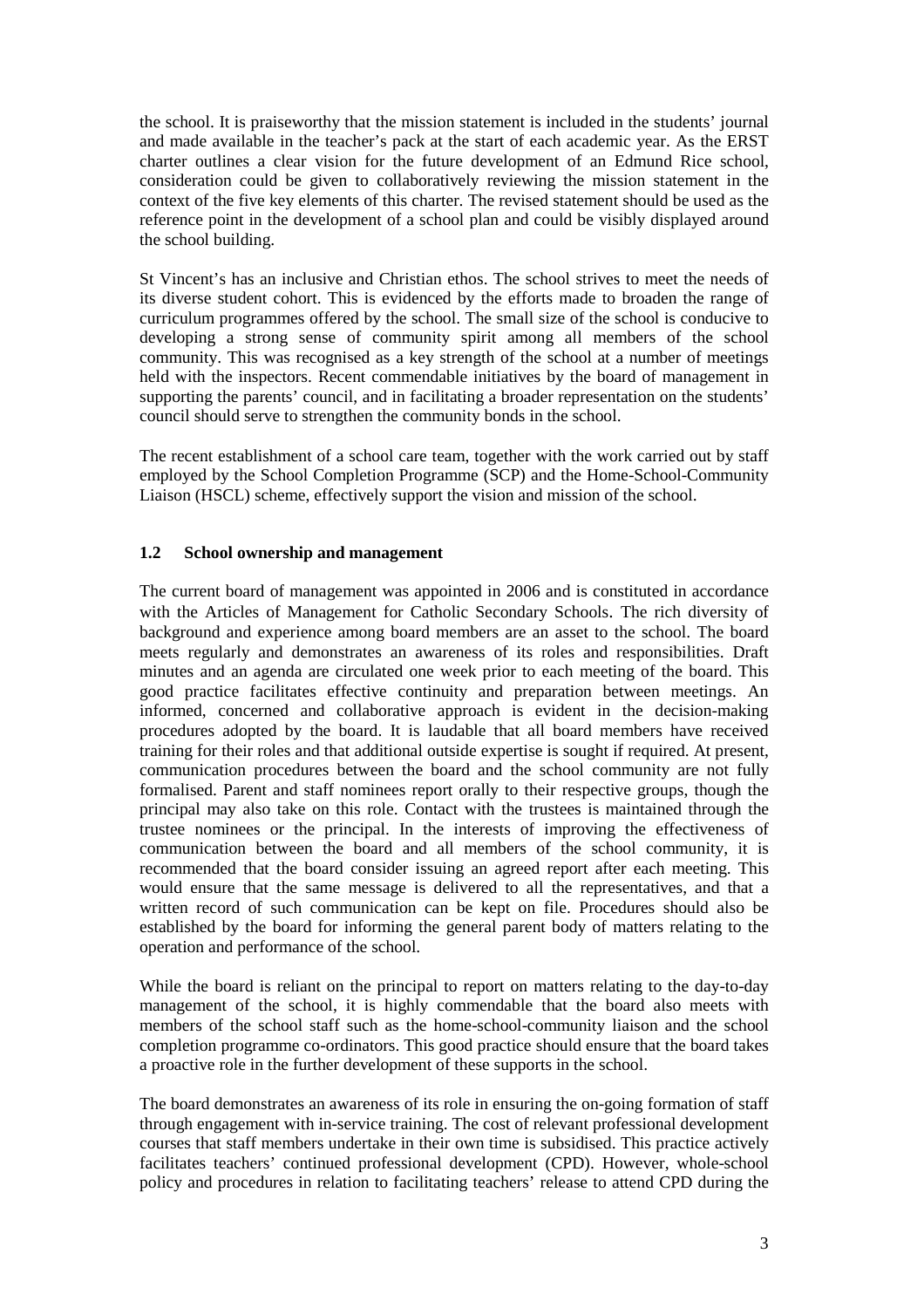school day is impacting negatively on the level of engagement with a wide range of inservice courses provided under the auspices of the Department of Education and Science. These courses are necessary to facilitate teachers' upskilling in the changes brought about by revised syllabuses and curriculum programmes, and to ensure that high quality implementation of curriculum programmes is ensured. The difficulties associated with providing appropriate in-school supervision to facilitate teachers' attendance at in-service training are acknowledged. However, the board and senior management together with the teaching staff need to address this situation in order to extend the good practices already evident and to enhance the school's ability to implement modern curriculum programmes. Teachers should be proactively encouraged to attend relevant CPD. Therefore school polices and procedures in relation to facilitating teachers' release to attend CPD during the school day should be reviewed to ensure that they facilitate proactively the release of staff to the greatest extent possible. It is recommended that the board, in association with senior management, should carry out an analysis of the training needs of individual teachers in each subject department and each curriculum programme. Procedures should then be put in place, which are within the school's capacity, to facilitate a systematic and incremental approach to the expansion of teachers' skills in each of the areas identified.

The board has adopted some of the legally required polices and has played an active role in the review and further development of some whole-school policies. It is commendable that the board reviews policies at draft stage prior to ratification. The board recognises the pressing need to re-direct its focus and become more proactively involved in long-term planning for the future development of the school. The development of a school plan has been recognised as a priority by the board. To this end, and in line with section 21 of the Education Act, it is recommended that the board make arrangements for the immediate preparation of a school plan. This is a necessary step to accomplish one of the board's key development priorities: the implementation of the ERST charter. This plan should be developed in consultation with staff, parents and students. The consultation process should lead to agreement on the present and future needs of the school. The plan should outline clearly the vision, aims and priorities for the future development of St Vincent's School. Short-term and long-term targets together with appropriate action plans should be developed to meet the agreed priorities. The targets set should form the basis of the action plan that will be developed by the school as part of its participation in DEIS. The vision underpinning the plan should reflect the five elements of the ERST charter. The support and advice of the School Development Planning Initiative (SDPI) may prove useful in developing the plan. Further information is available at www.sdpi.ie

#### **1.3 In-school management**

Both members of the senior management team were on the teaching staff prior to their appointments as principal and deputy principal, and therefore have a long-standing association with the school. The duties of the principal include liaising with the Department of Education and Science and the board of management, as well as being a member of a number of external committees that support the work of the school. The duties of the deputy principal relate to the day-to-day running of the school and managing the school's finances. The senior management team takes the lead role in decision-making and in directing school policies and procedures. During the course of the evaluation, it was evident that senior management work closely together in a mutually supportive manner and share a common understanding of the challenges facing the school. In meetings held with the board of management during the evaluation, it was obvious that board members appreciate the work of the senior management team. The principal attends the annual principals' conferences as well as the cluster meetings that are organised for the Christian Brother schools.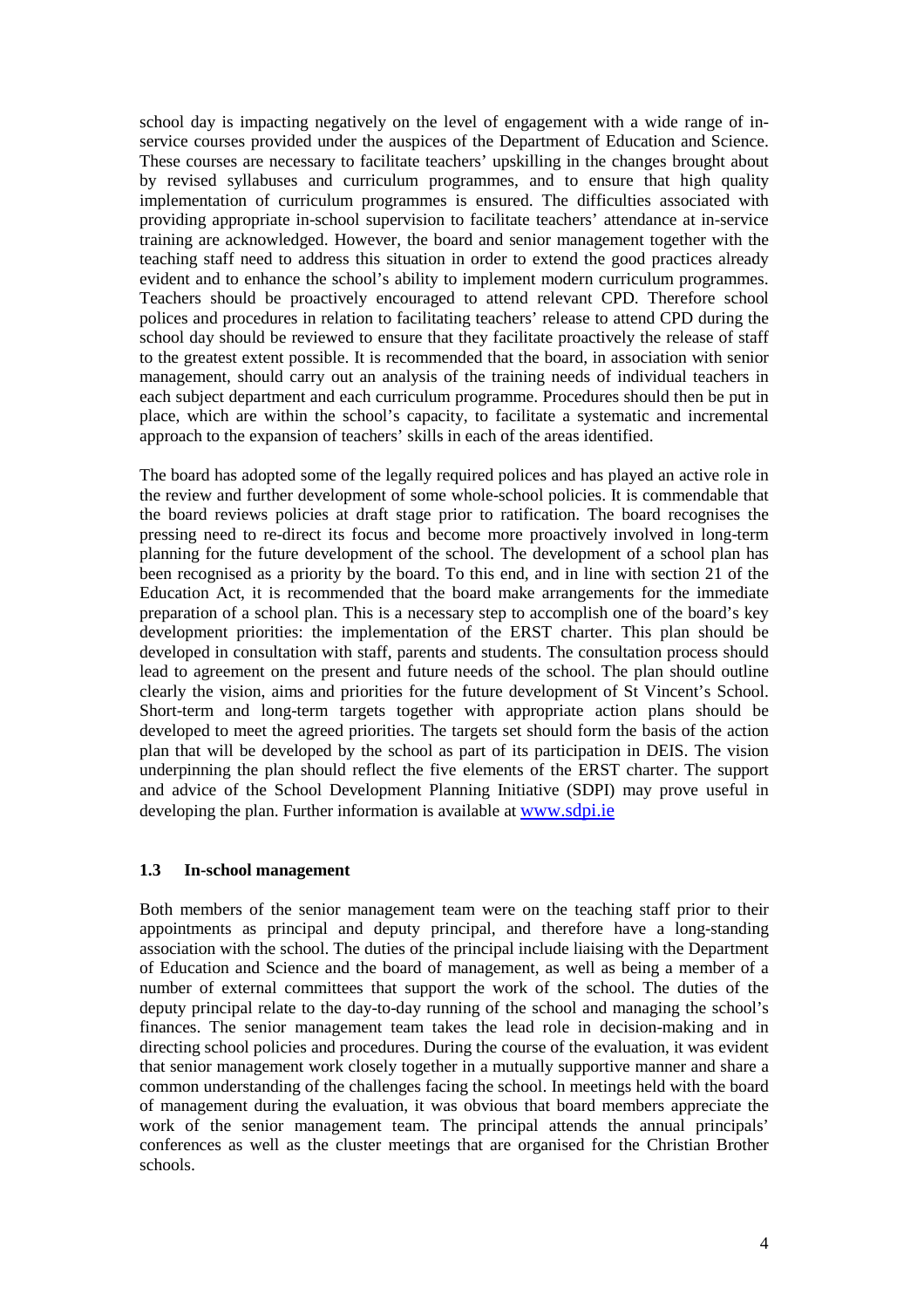Some good practices are evident in supporting an effective system of communication between the senior management team and staff. At the beginning of each academic year staff members are given a teachers' pack. This includes the school's mission statement, copies of all whole-school policies and a booklet on school procedures. From reviewing this booklet it is obvious that it makes a significant contribution to increasing staff awareness of school-related issues. However, some of the content is in need of updating and amending. Therefore, it is recommended that senior management, in collaboration with the board and staff, review this booklet. This would provide an opportunity for them to discuss the effectiveness of the procedures listed. Further details such as the role of the form tutor and special-needs assistants could also be included.

It is apparent that communication procedures between the SMT and staff in relation to key decision-making need to be reviewed and strengthened. Staff meetings are scheduled three times per year and commendably all staff members are afforded an opportunity to submit items for the agenda. However, members of the teaching staff expressed some dissatisfaction with the effectiveness of these meetings. Therefore, in order to extend a common understanding of school-related issues and improve the effectiveness of communication throughout the staff, it is recommended that the format of staff meetings be reviewed. Any revision of the format should ensure that all staff members have opportunities for constructive professional dialogue and for open discussions about all school-related issues. This practice will empower staff and create a sense of shared ownership of the future development of the school. Staff can also be kept informed of dayto-day issues through informal announcements delivered at coffee break, and through the provision of dedicated notice boards in the staff room.

Middle management comprises six assistant principals, eight special-duties posts as well as the position of programmes co-ordinator. The current schedule of posts in the main was introduced five years ago and is based on a wider review that took place some years earlier. While post-holders are involved in a range of duties that support school administration, curriculum programmes and student care, there is general agreement that the current schedule of posts no longer meets the needs of the school. Some of the duties attached to posts have become obsolete, while the workload attached to others has increased significantly. To ensure the effective implementation of one of the key elements of the ERST charter, transformational leadership, it is recommended that the leadership and management model used in the school be reviewed. As a means of distributing responsibility and ownership for leading and managing whole-school issues, the potential of the middle-management structure in the school should be fully realised. It is recommended therefore that a comprehensive review of the current schedule of posts should be carried out. This review should be led by the board, in consultation with all staff, and be carried out with reference to the key objectives and priorities identified in the school plan. The revised duties should be commensurate with the level of post responsibility and should utilise individual post-holders' talents and expertise. There should be a clear job description for each post, and procedures should be put in place to monitor and review systematically the duties attached to each post. In meetings held with the inspectors, there was a commendable level of willingness evident among the post-holders to participate in such a review and introduce these practices to ensure that the scheduling of posts continues to respond effectively to the needs of the school. To support effective communication, all members of staff should be made aware of the management structure in the school and the schedule of duties assigned, perhaps through the staff information pack. SDPI can provide expert advice and practical assistance to schools in facilitating this type of a review.

At present senior management does not meet in plenary session with post-holders. In order to facilitate a teamwork dimension to the work of middle management, opportunities should be created to allow members of middle management to meet with the senior management team. In order to support the training needs of senior and middle management,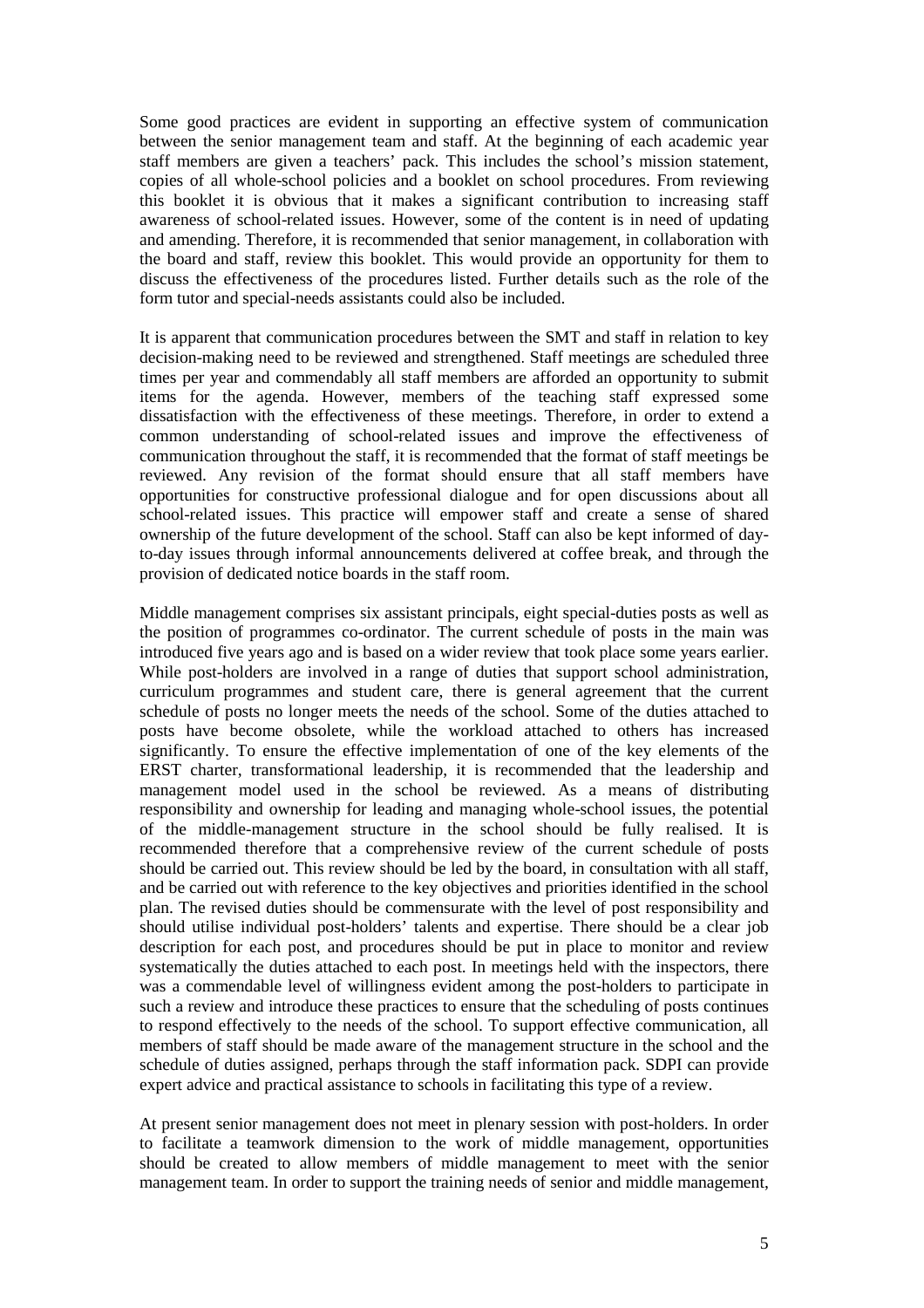the services and initiatives organised by the Leadership Development for Schools (LDS) programme should be availed of. Further details are on the LDS website at www.lds21.ie.

St Vincent's is a non-selective school. As evidenced by the composition of its current student cohort, school management and staff welcome, respect and accommodate students from all backgrounds and abilities. The school's admissions policy was reviewed recently to establish clearer selection criteria for admissions to the school. The board should revisit those aspects of the admissions policy referring to their right to refuse the enrolment of applicants in exceptional cases. To support the inclusive ethos that permeates the school, it is recommended that the board should document all the in-school procedures that will be adhered to when addressing these exceptional circumstances.

School management is committed to ensuring that students work in a safe and ordered environment. A code of behaviour that informs students and parents about the rules of the school has been drawn up, and a separate policy on suspension and expulsion is currently in draft format. Commendably, information is provided in the students' journal on the code of behaviour. However, the accessibility of the language used in the journal needs to be reviewed. There was general agreement among staff that the current code of behaviour is in need of a review, in order to actively promote positive behaviour and re-examine the ladder of interventions applied. The senior management team discontinued the year-head system a number of years ago. As a result, the current ladder of referral of students comprises the class teacher, form teacher in some instances, and then on to the senior management team. Serious behavioural issues are brought to the attention of the board. It is recommended that the board make arrangements for a complete review of the code of behaviour. As part of this review, it is important that all aspects of school life that impact on student behaviour are considered. This review should focus on developing a code of behaviour that is clearly linked to the mission statement of the school, actively promotes and affirms positive behaviour, sets standards for acceptable behaviour and responds effectively to unacceptable behaviour. To encourage a whole-school approach to managing behaviour, all roles and responsibilities should be clearly defined. A tiered approach to the consistent use of appropriate sanctions needs to be fostered and encouraged. In this context particular attention should focus on the current practices in relation to the use of short-tem suspensions. As a clear and graded ladder of intervention needs to be developed, it is recommended that the re-introduction of a year-head system should to be considered. To promote and reward positive behaviour among students, the school should consider the benefits of enhancing the role of the students' awards and sports awards schemes. The draft policy on suspension and expulsion should be finalised as part of this process and included in a whole-school code of behaviour policy. This review could be led in-school by a working group representative of the whole-school community. The National Educational Welfare Board (NEWB) publication *Developing a Code of Behaviour: Guidelines for Schools* at www.newb.ie should be consulted in progressing this work.

It is highly commendable that a care team has been established recently in the school. The collective wisdom, experience and local knowledge provided by this team should ensure that a focused and co-ordinated support structure is in place for students. The work of this team will support a holistic approach to the effective management of students in the school.

A number of initiatives have been recently introduced by the school to monitor and track students' attendance. This includes the installation of an electronic tracker system and the appointment, on a part-time basis, of a SCP administrator to follow up attendance. The school secretary makes the quarterly reports to the National Education Welfare Board (NEWB). Responsibility for attendance and punctuality also forms part of an assistant principal's post. There is however, a lack of clarity about the responsibilities attached to this post, since the advent of these other initiatives. It is recognised by the school that there is difficulty with some students' punctuality and attendance. It was also noted that a roll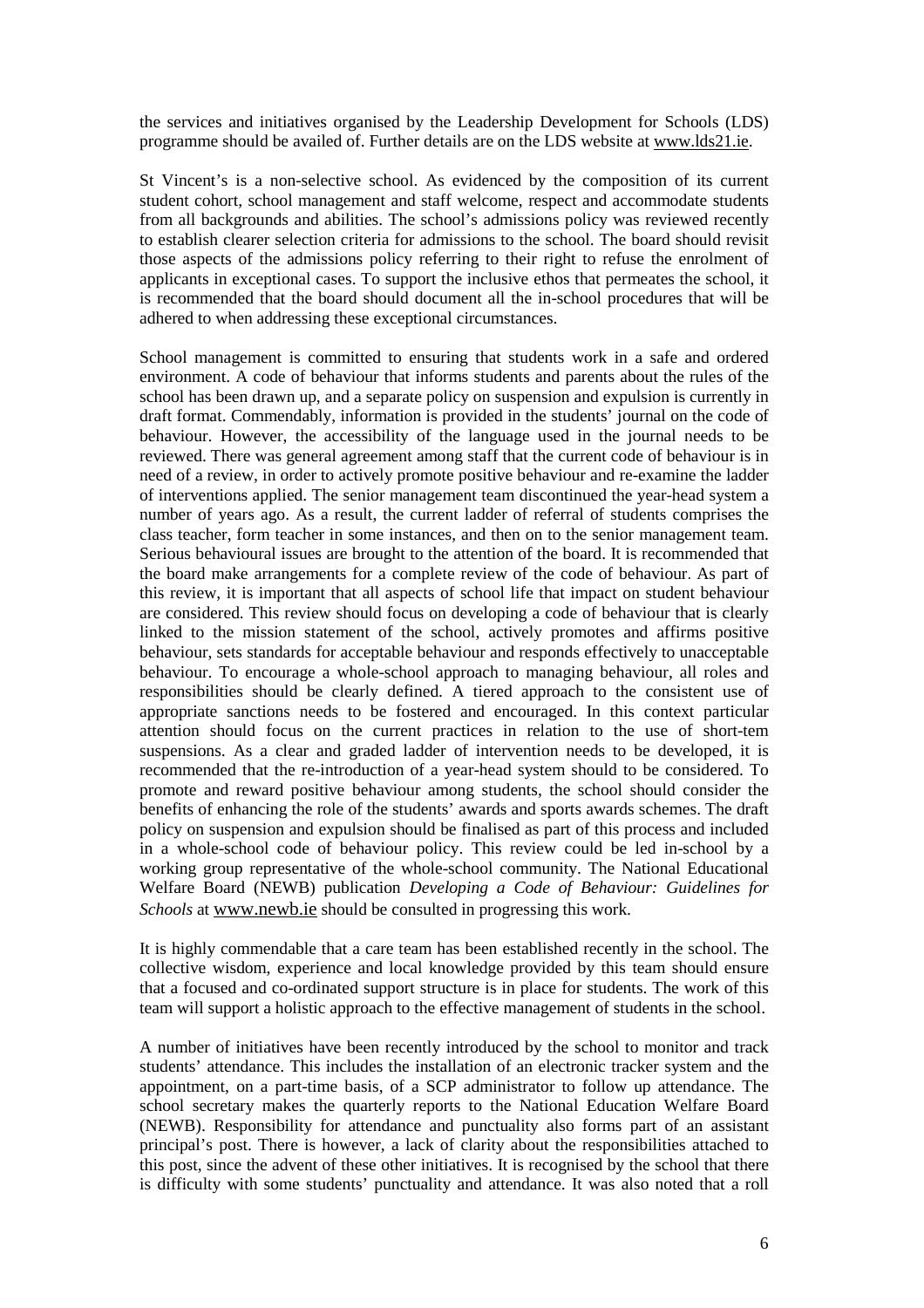call did not take place in some of the lessons observed during the evaluation, and that students who had been missing on the previous day did not present notes of explanation to teachers. This practice should be reviewed. An attendance strategy has been drafted by the principal. However this document has not as yet been discussed with other partners in the school community. To meet the requirements of the Education Welfare Act 2000, it is recommended that the attendance strategy be finalised in consultation with the wholeschool community as soon as it is practicable. This strategy should outline the roles and responsibilities of all staff in the tracking and monitoring of student attendance, and acknowledge the role of the additional supports now available in the school.

There is an active students' council in St Vincent's, whose members are advised and supported effectively by a designated liaison teacher. Agreed procedures underpin the work of the council, and it is obvious that they go about their work in a professional manner. Contact is maintained with the general student body by means of a dedicated notice board that is visibly located on the ground floor. The constitution of the council was amended to extend the membership to include second-year students and to allocate designated positions to newcomer students. These commendable practices support the philosophy of inclusion advocated by the school. To enhance this good work, a mechanism whereby first-year students are included on the council should be considered. The council plays an active role in fundraising for the school and has contributed to the recent review of the school uniform. It is an effective voice for students and has campaigned on their behalf to improve students' facilities in the school. Representatives from the student council have met with the parents' council. This is good practice as it supports the creation of a community spirit. To support the work of the students' council, members should continue to receive training for their roles. The publication *Second Level Student Councils in Ireland: a study of Enablers, Barriers and Supports* (2005) would also prove a useful resource. This document is available through the National Children's Office. Further details are available at www.nco.ie.

In keeping with the ethos of partnership reflected in the mission statement, parental involvement in school life is encouraged and supported. The parents' council has been in existence for some time. To date, its contribution to school life has included raising funds to re-furbish classrooms and toilets, as well as having an active role in developing and reviewing some whole-school policies. The joint initiatives with the students' council are particularly noteworthy. It is laudable that the council revised its constitution this year in response to recognition that its role needed to be augmented in the school. The board and senior management are proactively fostering and encouraging the development of a good quality partnership with the council. The work of the home-school-community liaison coordinator in supporting the re-drafting of the constitution is particularly commendable. It is laudable that the council intends to become an affiliated member of the National Parents Council (Post-Primary). To enable the parents' council to grow into their role within the wider school community and contribute constructively to school policy formation and review, it is recommended that members seek training for their roles, and be supported by continued guidance from school management.

There are effective lines of communications between the school and parents. Members of the parents' council who met with the inspectors expressed their satisfaction with the opendoor policy operated by the senior management team and staff. Parents spoke highly of the work of the form tutors in ensuring the effectiveness of the students' journal as a means of communication. Letters are sent to parents informing them of upcoming trips or activities. Reports of students' progress are sent home on a regular basis. A parent-teacher meeting is held for each year group to provide feedback on students' progress and achievement in each subject area. It was noted that the parent-teacher meeting for Transition Year (TY) was held at lunch time. This may be an inconvenient time for parents. It is recommended that the time of this meeting be changed to comply with the requirements of circular letter M58/04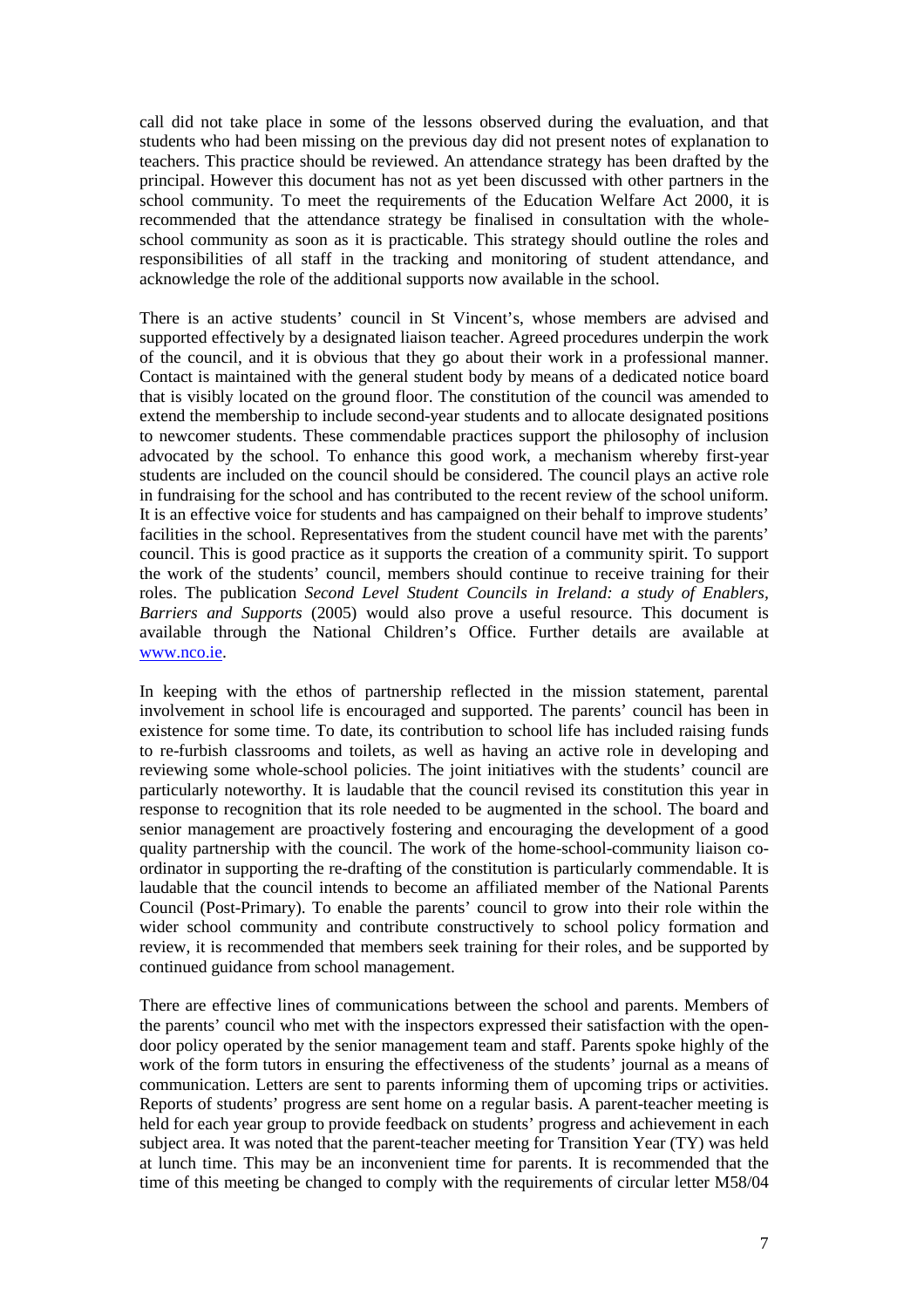to facilitate an increased attendance. As a means of augmenting communication between the school and the community it serves, consideration should be given to the development of a school newsletter and website.

#### **1.4 Management of resources**

The staffing allocation from the Department of Education and Science for the current year including concessionary hours and ex-quota positions is 19.43 whole-time teacher equivalents. Almost all permanent whole-time staff members are deployed for the maximum number of class contact hours that their contract allows. The school is dependent on the annual allocation of concessionary hours to supplement the provision of a number of subjects. The uncertainty surrounding the annual allocation of these hours presents significant challenges for management in deploying staff. It is acknowledged that senior management endeavours to deploy teachers to curriculum programmes which are in line with interests and subject expertise. However, it was noted during the course of the evaluation that a number of teachers are teaching subjects in which they do not hold a recognised teaching qualification. While the commitment of all staff involved in the delivery of these subjects is acknowledged, this issue needs to be addressed by management. The current practice undermines the quality of educational provision and students' opportunities, especially when students are being presented for certificate examinations. Therefore, it is recommended that a strategic approach be taken to the current deployment and future appointment of staff to maximise the deployment of all teaching staff in line with their subject specialisms, and to plan for the broadening and implementation of high-quality curriculum programmes in the school. Particular attention needs to be given to planning for the appointment of specialist teachers in the areas of Physical Education, Art, Home Economics, Religious Education (RE) and languages to support the delivery of these subjects in the school.

St Vincent's has been granted supplementary teacher hours by the Department to cater for the changing needs of the student cohort. At the time of the evaluation, a significant proportion of these hours were not being used for the purposes for which they were allocated to the school. It is recommended that management urgently address this issue to ensure that these hours are used effectively to benefit the students for whom they are intended.

There has been a good level of engagement with school-based CPD. It is commendable that senior management recognises and utilises the talents and expertise of its own staff for internal CPD. The efforts and commitment of the members of staff who organised the recent in-service course in the area of information and communication technology (ICT) are highly commended. There is considerable expertise on the staff in a number of other areas. Therefore, the potential of this model of provision of CPD could be explored further by the school management team.

Members of the ancillary staff are very positive about their position in the school and their work is valued by the school community. All members of the ancillary staff are provided with the appropriate resources to enable them to carry out their duties effectively.

The main building dates back to 1965. In 1978 the Christian Brothers built a swimming pool and gymnasium complex on the campus, and in 1989 an extension comprising additional classrooms was added. Ownership of the gymnasium, swimming pool and playing fields has been retained by the trustees. These facilities are leased by the school on an annual basis. The school also leases additional rooms in the gymnasium for use as an art room and oratory. The long-term viability of this arrangement should to be considered carefully by the board.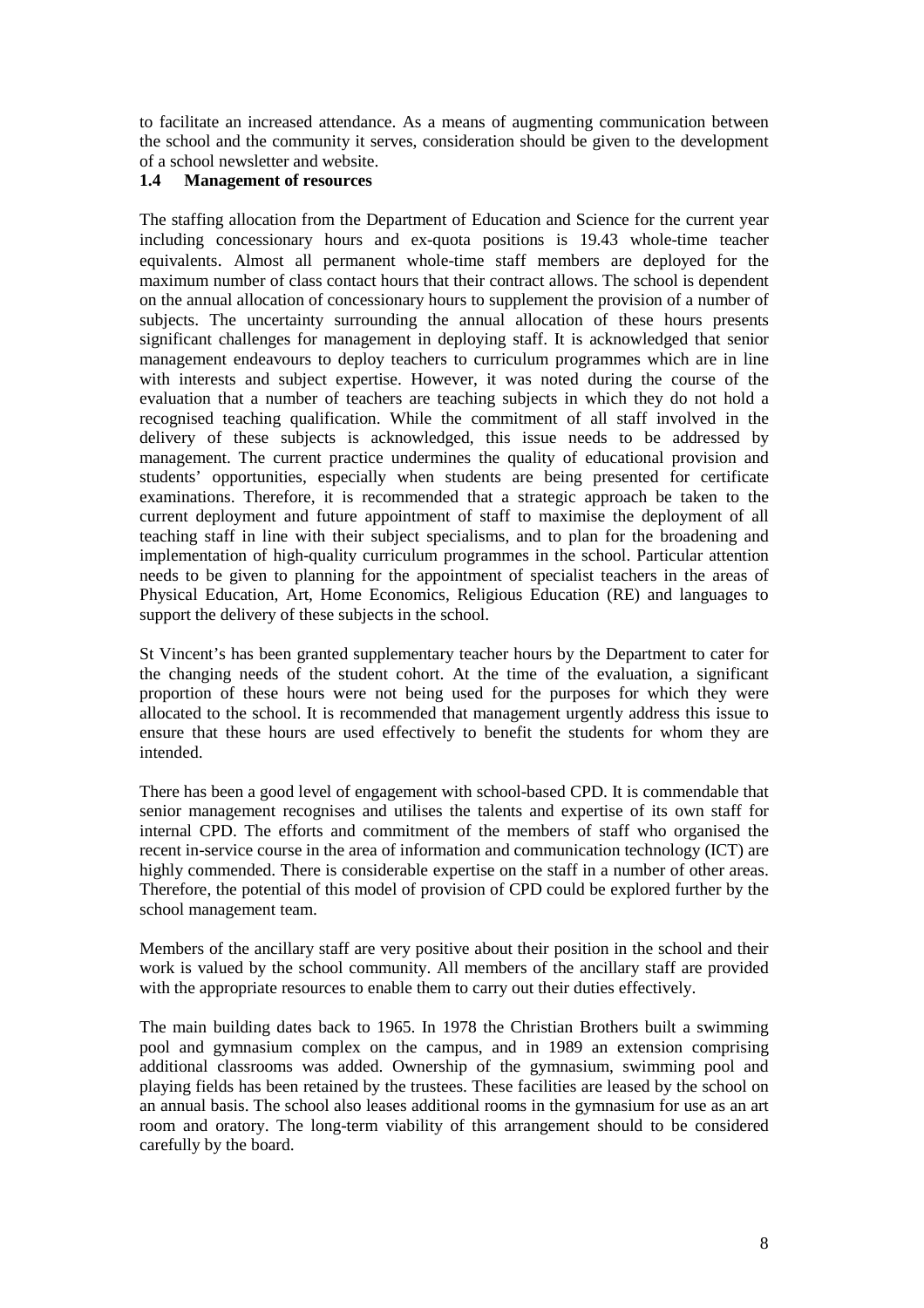Some good progress has been made in the re-furbishment and upgrading of the school's accommodation. Two science laboratories were recently re-furbished and modernised and the windows in the main building have been replaced under the Summer Works Scheme. The classroom furniture is being upgraded as resources permit. During the course of the evaluation the development of a school library was identified as a priority. It is commendable that a soft reading corner that was funded through the Junior Certificate School Programme (JCSP) will be located in this facility to nurture a positive approach to literacy.

There is good student access to ICT. There are two computer rooms containing networked computers and other associated equipment. A new media room has also been developed. Dedicated ICT facilities are available in some subject areas. Two special-duties post holders make a valuable contribution to the continued upgrading and maintenance of the ICT rooms. They also provide valuable support to other members of staff. It is commendable that an ICT policy has been drafted that includes an acceptable usage policy for all users of ICT in the school.

Parts of the building are in need of upgrading. Space is very limited in the staff room and at present there is no dedicated staff access to ICT facilities. It is recommended, resources permitting, that the board consider the feasibility of providing ICT facilities as part of a staff work room. This room could be used by staff to prepare for lessons and securely store their teaching aids and resources.

Specialist facilities for Art and Home Economics are limited. Practical lessons for students taking Home Economics take place in a room that has been designed to provide meals for students taking part in the homework club. This room does not meet the Department of Education and Science specifications for a specialist room for Home Economics and impacts negatively on the implementation of all of the core disciplines of home economics syllabuses. In the interests of health and safety and high quality curriculum provision, this issue needs attention. The art room is adequately spacious but only has basic facilities for the delivery of art, design and craft courses and activities. Some art lessons are held in general purpose classrooms which have not been altered or customised to support delivery of the subject. While managements' efforts to provide a broad curriculum are acknowledged, the implementation of these materials-based subjects requires specialist equipment and facilities. Such facilities are essential to support students in acquiring and developing the necessary knowledge and skills to complete the practical and written certificate examinations in these subjects.

Subject departments do not have fixed budgets. However management facilitates requests for additional resources as funding permits. It is evident from some of the subjects inspected and in discussions held during the evaluation that some departments are in significant need of the provision of additional resources to facilitate high-quality teaching and learning.

To support the further development of the school buildings and accommodation, it is recommended that the board of management carries out an audit of school accommodation. This should include a needs analysis of all the school resources to identify areas of need. A strategic plan for the systematic upgrading of the remaining facilities should be devised, as resources become available. An annual stock take would prove useful to remove obsolete furniture and equipment and maintain the building to a good standard.

Teachers are not allocated base classrooms. This presents certain difficulties with regard to the storage of subject-specific resources and equipment and the creation of stimulating subject-related learning environments. It may be worthwhile for management, within the context of a full audit of room allocation, to consider the feasibility within the existing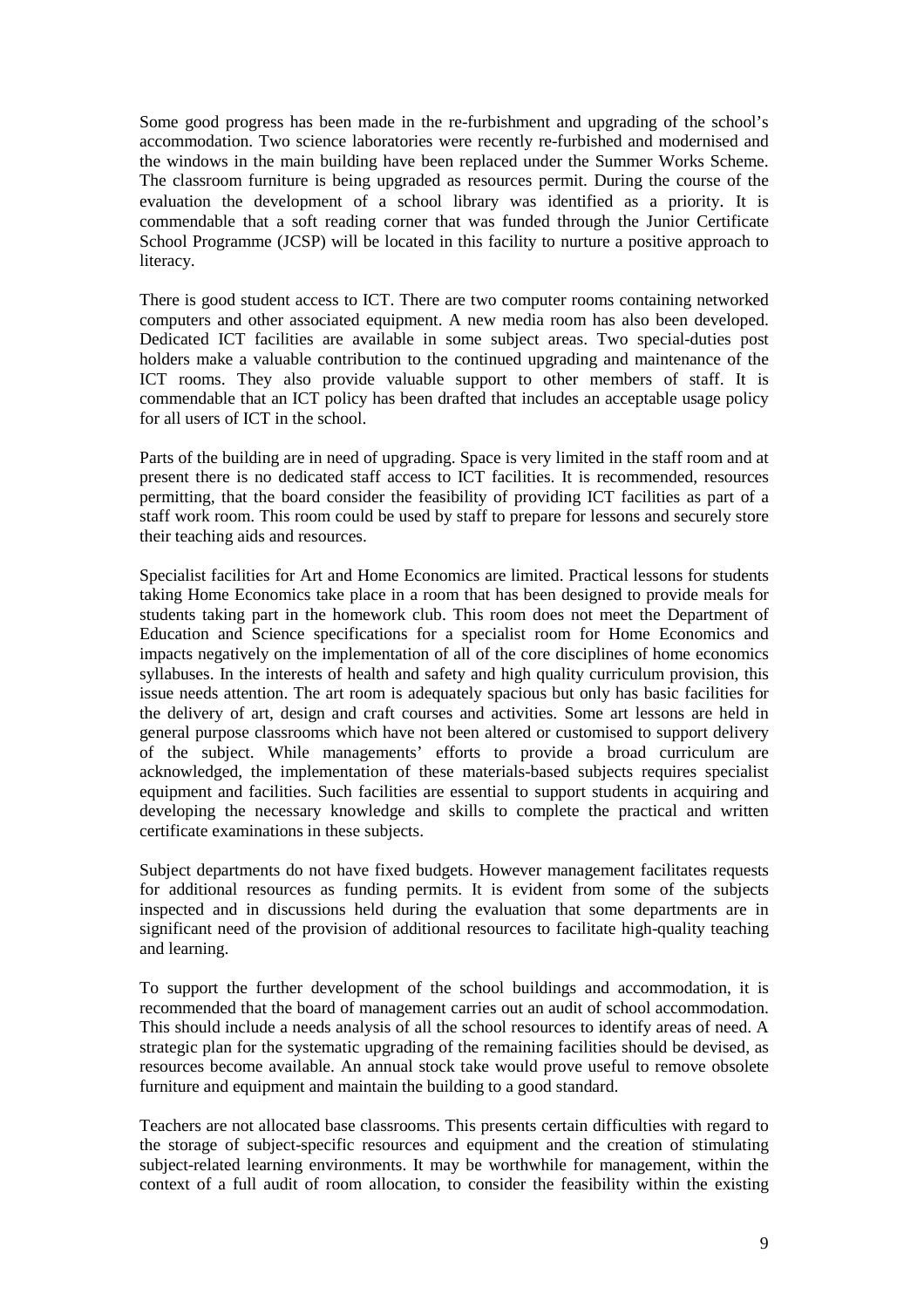resources and available space, of providing base classrooms for teachers to create more subject-specific areas in the school. This would also address some of the difficulties regarding the maintenance of rooms that were noted during the course of the evaluation.

A whole-school health and safety statement was devised in 2005 and this has been prioritised for review. In reviewing this policy it would be important to evaluate fully the effectiveness of all safety management procedures outlined in the document. The timing of the annual fire drill needs particular attention. The responsibilities of all key personnel involved in health and safety should be documented in the whole-school policy.

## **2. QUALITY OF SCHOOL PLANNING**

## **2.1 The school plan**

The school development planning process began in 1992, when the main focus was on planning to broaden the curriculum programmes offered in the school. This commendable initiative was aimed at meeting the changing needs of the student cohort. This resulted in the phased introduction of the Transition Year programme (TY), Leaving Certificate Applied (LCA), Junior Certificate School Programme (JCSP) and the Leaving Certificate Vocational Programme (LCVP).

Since 2000, school planning has focused on developing mandatory whole-school policies. A commendable level of support has been provided by the staff of the Christian Brother Education Development Office during this period. The planning process that underpinned the development of some of the whole-school policies included inclusive practices with regard to the use of sub-committees and collaboration with staff, parents, and students. This good practice is encouraged for the future as a means of creating a shared vision and ownership of the school planning process. The recent establishment of a school planning team is a worthwhile venture. The potential of this group should be fully realised in order to maintain the momentum of school planning, and distribute responsibility among the staff for leading and managing the process. There is a commendable level of shared expertise among members of this team. To optimise its potential, it is recommended that the terms of reference for the school planning team should be clarified and the appointment of a school planning co-ordinator from the schedule of posts of responsibility be considered. A mechanism whereby the planning team reports to the board should also be agreed. The recent appointment by ERST of a charter implementation officer who will work with the school should ensure the school's planning process will make the values outlined in the ERST charter a living reality in the procedures and practices in the school as it moves into the future.

Since 2003 good progress has been made in the development and ratification of wholeschool policies. From reviewing these policies it is obvious that they have evolved over time and this has resulted in there being some lack of cohesion among policies. In addition, the content of some polices needs updating. There are instances where there is no agreed timeframe for the review. As policies are being updated or developed it is recommended that they should be clearly dated and linked to the mission statement of the school. The content of all policies should be equality proofed and clearly outline the roles and responsibilities of all stakeholders in developing and implementing the policy. To develop a culture of self-evaluation, systematic procedures for the implementation, monitoring and review of the school plan and whole-school policies should be established. These procedures should be included in the policy document. As a means of augmenting communication within the school community, consideration could be given to enhancing the mechanism for providing information in relation to policy development to all parents.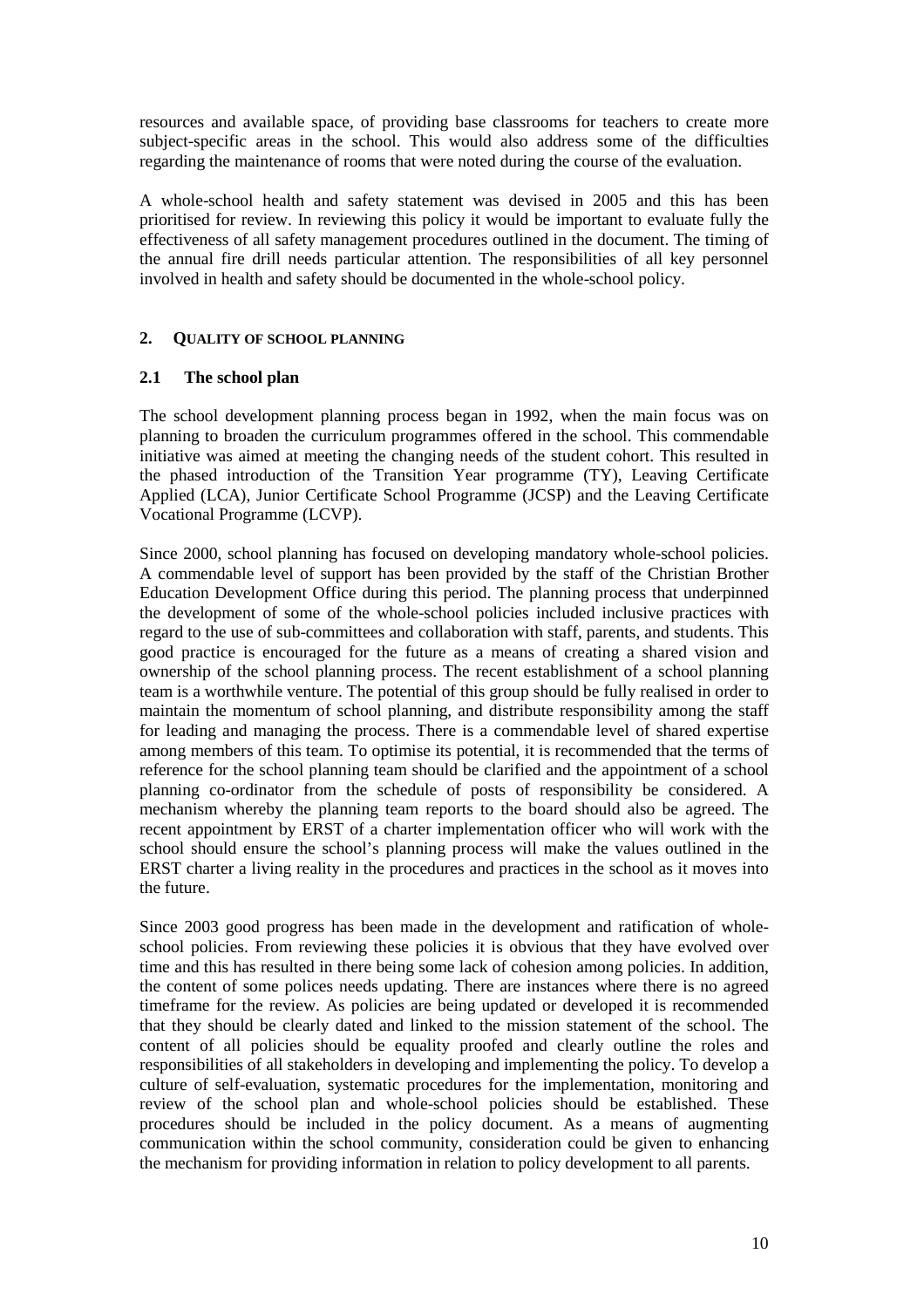Confirmation was provided that, in compliance with Post-primary Circulars M45/05 and 0062/2006, the board of management has formally adopted the *Child Protection Guidelines for Post-primary Schools* (Department of Education and Science, September 2004). Confirmation was also provided that these child protection procedures have been brought to the attention of management, school staff and parents; that a copy of the procedures has been provided to all staff (including all new staff); and that management has ensured that all staff are familiar with the procedures to be followed. A designated liaison person (DLP) and a deputy DLP have been appointed in line with the requirements of the guidelines.

Since 2005, planning in the school has focused on teaching and learning and the development of subject-department structures. SDPI personnel are assisting this process at school level. There has been considerable whole-staff CPD in areas such as differentiation as well as literacy and numeracy to support this process. However, to gain maximum benefit from whole-school CPD for teaching and learning, it would be important that all subject departments develop clear action plans to incorporate useful strategies into their own subject areas. This need for follow-through has also been recognised by staff. While most subject departments meet on a regular basis, it was reported that there is some inconsistency of practice. To enhance the potential of subject planning, it is recommended that formal time be made available for all subject departments to plan on a regular basis as part of the calendar of staff meetings. Additional meetings can be arranged informally by each teaching team as the need arises.

## **3. QUALITY OF CURRICULUM PROVISION**

## **3.1 Curriculum planning and organisation**

The school is endeavouring to provide a curriculum programme that meets the needs of its student cohort. A good range of curriculum programmes: Junior Certificate, JCSP, TY, Leaving Certificate and LCA is offered in the school. The school strives to offer a broad range of subjects within each curriculum programme. However, the small size of the school presents significant challenges in planning a broad curriculum. The narrow breadth of subjects offered within each curriculum programme is impacting on the adequacy of the programme to meet the needs of the current cohort of students. The limited range of Leaving Certificate optional subjects currently available also impacts negatively on the school's ability to offer the Leaving Certificate Vocational Programme (LCVP).

A number of practical subjects are currently being taught by teachers who do not hold a recognised teaching qualification in these subjects. High quality teaching in these subjects requires subject specialists who have the necessary knowledge and skills to support the implementation of a curriculum programme, and who can demonstrate the integrated application of all the relevant core disciplines of each subject. Similar issues of concern in relation to the deployment of suitably qualified staff in the teaching of Gaeilge were also noted.

To move forward and plan effectively for high-quality curriculum provision, it is recommended that a curriculum-review group be established to evaluate the junior and senior cycle programmes currently available and to establish priorities for the further development of these programmes. A systematic plan to broaden the range of subjects that is offered on each of the curriculum programmes should also be developed. As a starting point, optimum use should be made of the subject specialisms and the skills of teachers already employed. The outcomes of this review should form the basis for discussions with the Department on the future provision of concessionary hours for the school.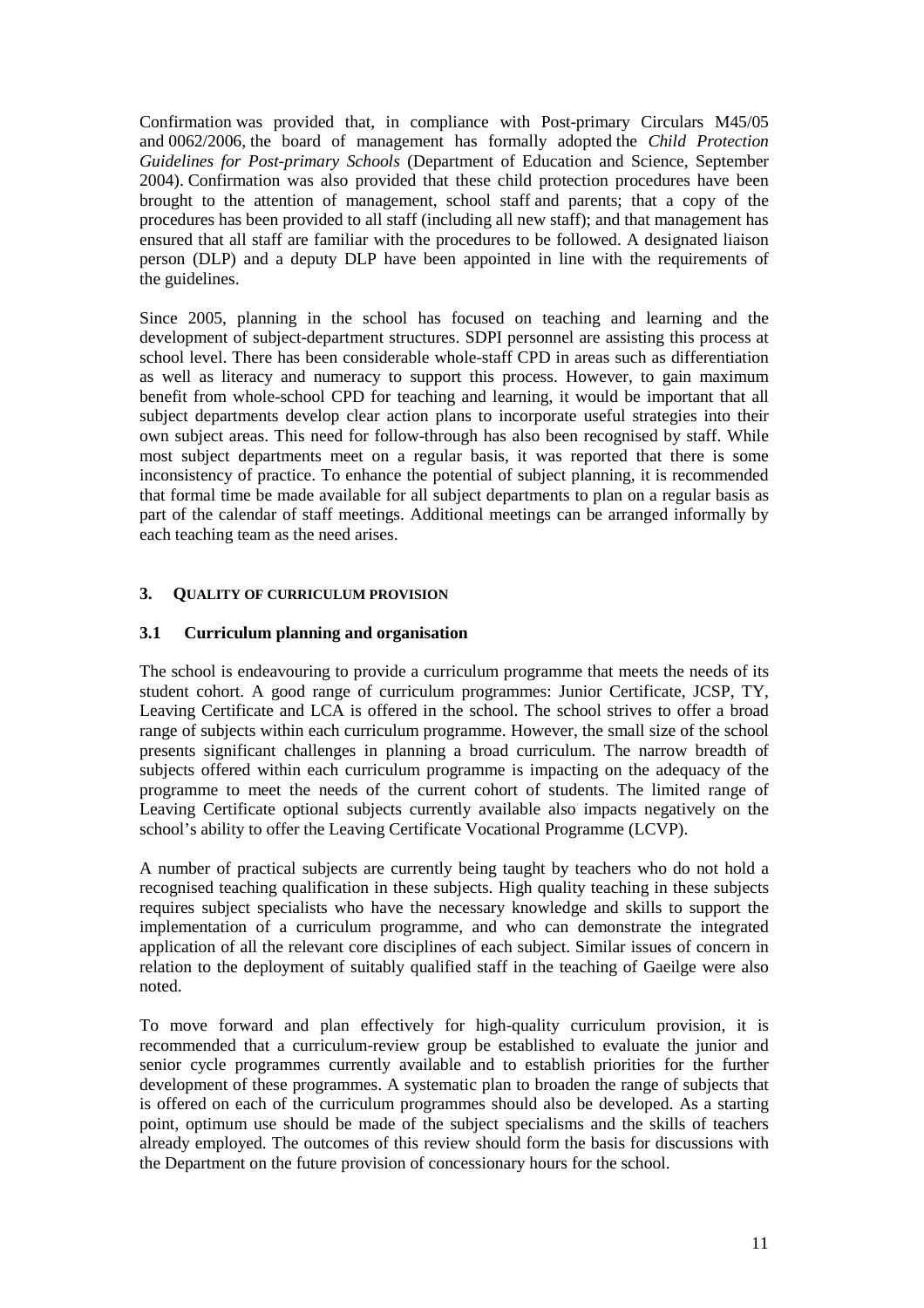There is a commendable focus on developing students' ICT skills in the junior cycle and in TY. Good practice is also evident in supporting the further integration of ICT into the teaching and learning of some subject areas.

The TY programme in St Vincent's CBS promotes the school's mission statement of providing students "with a comprehensive and rounded education." The programme aims to provide students with opportunities for personal and social development and encourage students to develop a positive approach to learning. The commitment and enthusiasm of the TY core team in ensuring the success of this programme are commended.

JCSP is only available to students in the third stream class. This is not in keeping with the rationale underpinning this curriculum programme. During the course of the evaluation it was noted that the majority of students who are entered on Department records as following the JCSP are not being profiled. These issues impact negatively on the implementation of JCSP and need to be addressed. Therefore it is recommended that the co-ordination and implementation of JCSP be reviewed to ensure that all students who are at risk of leaving school early derive maximum benefit from the programme.

The introduction of LCA was a laudable initiative designed to address the needs of a specific group of the student cohort. It is commendable that systematic procedures are in place for the monitoring of work experience in LCA, and that there is good informal liaison between the LCA co-ordinator and the teaching team. However, it was noted by the inspectors in some of the subjects evaluated that LCA students were not fulfilling some of the key requirements of the modules being taught. To address this issue, greater liaison between each subject department and the LCA co-ordinator is advised to ensure that planning for students focuses on the full completion of the chosen modules. A systematic, accessible and centralised filing system is required to store students' key assignments.

To support the work of the LCA and JCSP teaching teams, it is recommended that formal meetings of each core team be scheduled at key times during the year. Further engagement with designated in-service for LCA and JSCP is recommended. To assist in the further development of programmes, consideration could be given to devising strategies where the views of parents, students and staff be sought as part of an annual review, thereby further promoting a spirit of productive partnership.

The school calendar with respect to the number of teaching hours per week is compliant with Department regulations. Some good practice was evident in planning the school timetable, especially in relation to the provision of double and single-class periods for optional subjects. However, there is some inconsistency in relation to the number of class periods assigned to some subjects offered to students in the third stream. This needs to be addressed. It is commendable that the deputy principal meets with the programme coordinators to discuss timetabled provision for each programme. In this context, the arrangements for work experience in LCA could be reviewed, as the current system impacts negatively on the number of timetabled periods available for some subject areas.

A system of streaming operates in junior cycle. There are three class groups in each year of the Junior Certificate. Placement into a particular class is based on the results achieved by students in the assessment examinations which take place prior to entry. Students who are placed in the top two classes are then streamed for all subjects except Business Studies, Art and Social, Personal and Health Education (SPHE). There are a smaller number of students in the third stream. This class follows a modified curriculum from the beginning of first year, and in a minority of cases, students follow the JCSP. Members of the teaching staff recognise the need to review current practices with regard to streaming. In the interests of students, it is recommended that consideration be given to the re-introduction of mixedability groupings for at least part of the Junior Certificate programme. The possibility of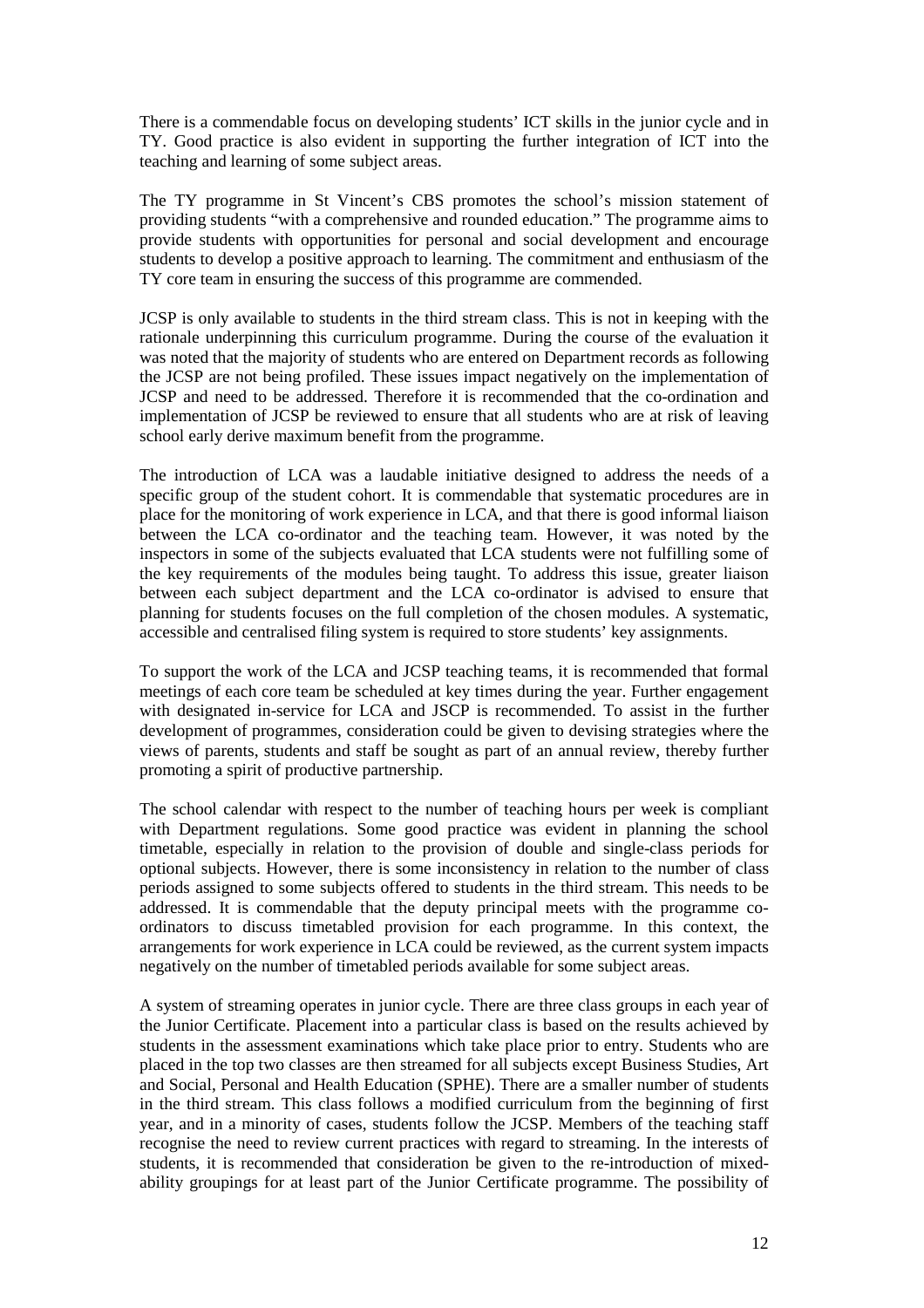concurrent timetabling for subjects where there is a need to differentiate between levels could be considered for a later stage in the Junior Certificate cycle. A systematic approach to the provision of CPD for teachers in the area of mixed-ability teaching is required to ensure the successful implementation of this initiative.

In timetabling for senior cycle, it is commendable that students who have exemptions from Irish are provided with an opportunity to take an alternative Leaving Certificate subject. This good practice should be extended to students doing TY. The concurrent timetabling arrangements evident in the Leaving Certificate programme are commendable.

## **3.2 Arrangements for students' choice of subjects and programmes**

The arrangements for students' choice of Junior Certificate subjects are currently restrictive. The principal allocates junior cycle students to classes on the basis of assessment tests and through liaising with the primary schools. Some movement of students between classes is possible during the first six weeks of first year. Students in the top two streams study nine subjects for the Junior Certificate. All of these subjects are core with one exception, where Business or Art are offered on a pre-set option band. This choice is made at the pre-entry stage. Students in the top two classes do not have access to Music or Home Economics. Students placed in the third stream also take nine subjects but have no access to Science, French or Business. These arrangements are a cause of concern within the school community, and are not in line with the terms and conditions outlined in the Equal Status Acts 2000-2004. Contextual factors in relation to staff deployment and pupils' needs are recognised. However, in the interests of all students, it is recommended that the arrangements be reviewed to ensure that junior cycle students have equality of opportunity of access to all subjects, before a final decision is made on subject choices. This review needs to be in the context of a full review of the organisation of class groupings in junior cycle as already recommended.

It is laudable that all students have the opportunity to participate in the TY programme. Member of the students' council who had completed TY stated that the programme was beneficial in making informed Leaving Certificate subject choices. A range of optional subjects is available for Leaving Certificate. Given the size of the school, it is commendable that Leaving Certificate Biology, Chemistry and Physics are all available. Option bands for the Leaving Certificate programme are generated on students' preferences. Management makes every effort to facilitate students in their subject selection. This is good practice.

Guidance and advice are provided for parents and students to assist them in choosing subject options and school programmes. Information evenings are held for parents of firstyear and third-year students. Parents have the option of making additional appointments with the principal or with the guidance counsellor. To enhance communication, consideration could be given to the publication of more up-to-date brochures outlining the current curriculum provision in the school.

## **3.3 Co-curricular and extra-curricular provision**

There is a strong tradition of sport in the school. Students participate in Gaelic football, hurling and soccer and have successfully participated in local and provincial competitions. Activities such as the hosting of an annual sports day and the staff-student football matches provide students with an opportunity to be involved in physical activity for fun. A chess club also operates during lunch time.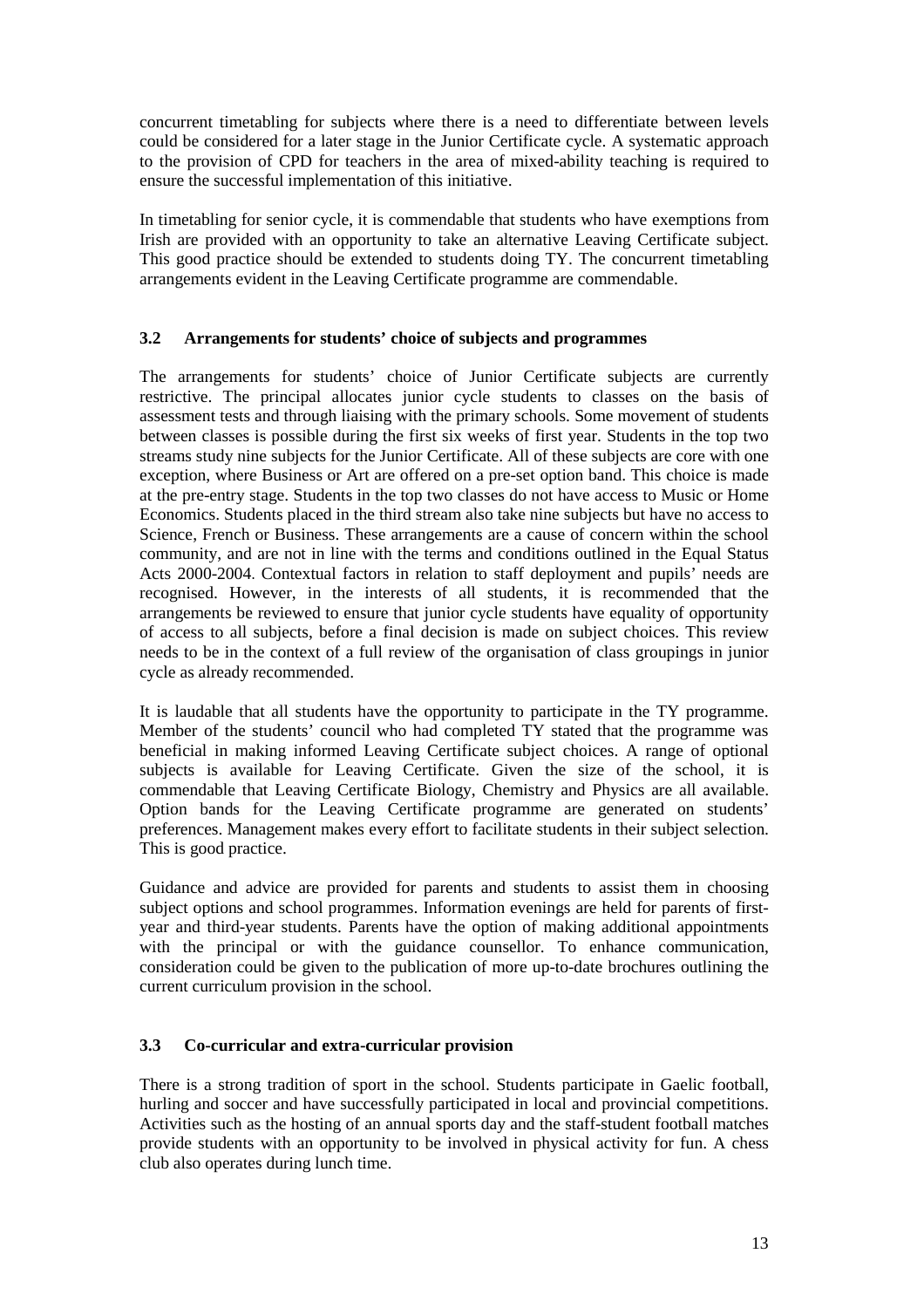A variety of school trips is planned as part of the extra-curricular programme. Students are also involved in producing a sixth-year school booklet to commemorate their time spent in St Vincent's school. The level of engagement of the majority of the TY teaching team with the provision of co-curricular trips or activities for TY students is particularly praiseworthy. The hosting of an annual *Seachtain na Gaeilge* is a laudable initiative to support students in developing their language skills and it also provides opportunities to experience Irish culture and traditions outside of the traditional classroom environment. It is commendable that photographs, posters and mementoes illustrating various extra-curricular and cocurricular activities are displayed in the school corridors. These displays should be updated regularly.

Co-curricular and extra-curricular activities are seen as a valuable part of the education programme offered in the school. It is obvious that the students' involvement in these activities reinforces a sense of community and school spirit, and promotes positive relations among the whole-school community. The efforts and commitment displayed by staff in providing and supporting such activities are highly commended. Such activities broaden students' knowledge, experience and ultimate enjoyment of learning. This work is highly valued by the students, parents and the school management.

To extend the good practice and increase levels of student participation in extra-curricular activities, the role of the SCP and other external agencies in the provision of additional activities should be considered by management.

## **4. QUALITY OF LEARNING AND TEACHING IN SUBJECTS**

## **4.1 Planning and preparation**

The school is engaged in subject-department planning and there is evidence of good collaboration among teachers in the different subject departments. In most cases, subjectdepartment meetings take place on an official basis to progress planning. Generally there is a co-ordinator in place for each subject. This is good practice. Frequent informal meetings of subject teachers also take place. Meetings are used to share best practice and to discuss the progress of students.

Planning documentation was inspected in the course of the evaluation. It is recommended that all long-term plans for subjects be developed to include aims, objectives, learning outcomes, criteria for access to higher and ordinary level and information on effective teaching methodologies, including how ICT will be used. The resources which will be used to support teaching and learning should also be documented in the plan.

In the development of subject-department plans, cognisance needs to be taken of curricular programmes on offer in the school, and of appropriate planning for these. Planning for students who are following the TY and LCA should be further developed in accordance with the programme guidelines. Comprehensive information on planning for these programmes is available on the website of the Second Level Support Service at www.slss.ie. Particular attention in planning for these programmes at subject level should be on documenting the relevant teaching methodologies associated with the programmes.

In the individual lessons observed there was evidence of short-term planning. Many lessons in terms of teachers' input and students' activities were well planned. The aims and objectives for these lessons were clear and this contributed to good quality learning. This good practice is to be commended.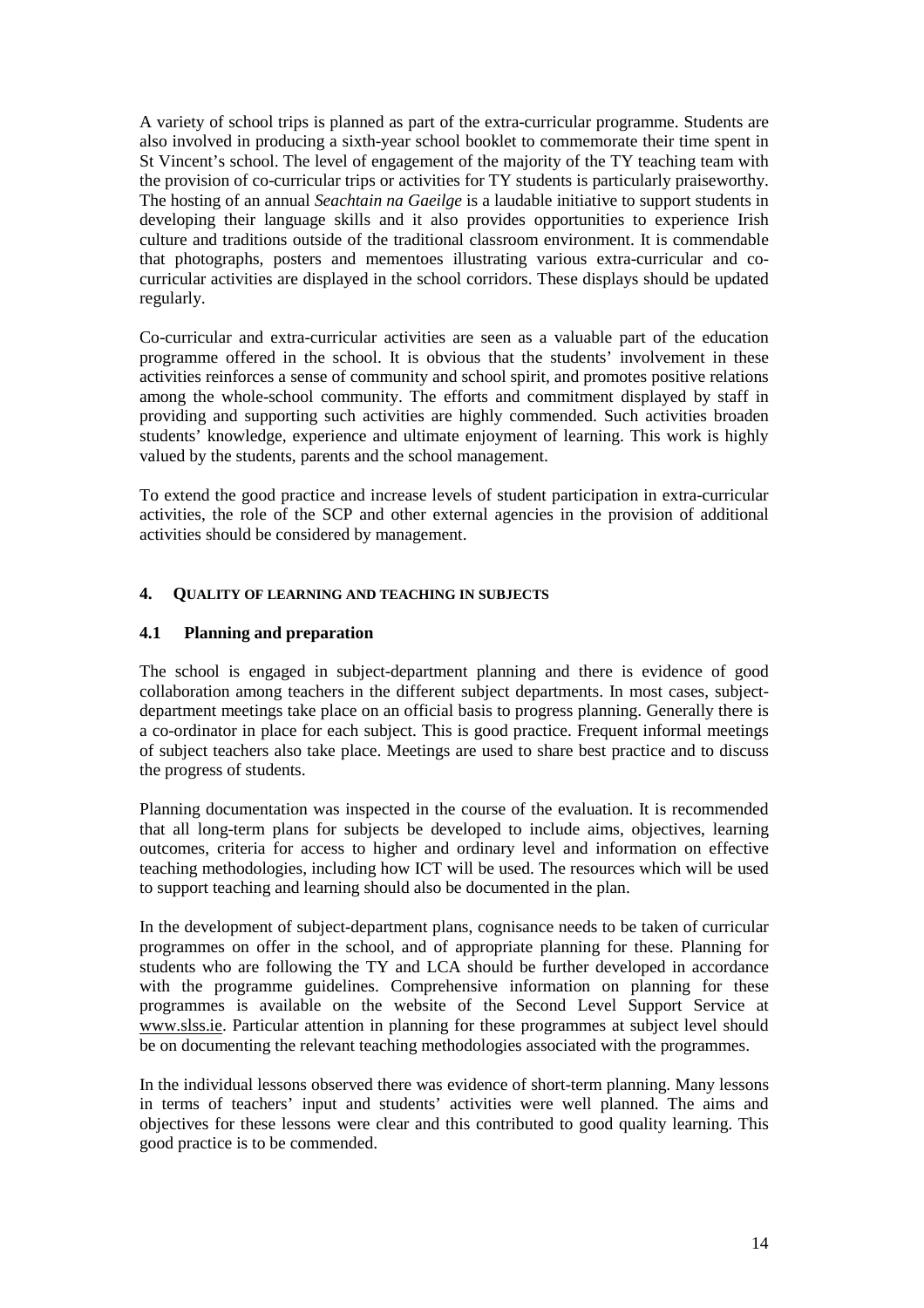It is recommended that the differentiated needs of students be taken into account when planning for the delivery of subjects. This is particularly relevant when planning for mixedability class groupings.

## **4.2 Learning and teaching**

A positive atmosphere conducive to learning was evident in all of the lessons observed. Classroom management was effective and discipline was maintained at all times. Evidence of the use of the student journal as a means of promoting positive behaviour was observed, in one instance. This is very good practice and it is encouraged for all lessons and across all subjects.

Teacher expectations for their students were high and students were constantly affirmed, encouraged and supported by their teachers. Very good practice was observed in instances where the lesson objectives were written on the board at the beginning of the lesson, previous learning was reviewed and written homework was checked in order to set the stage for moving on. This very good practice should be extended to all lessons.

The pace of most lessons was appropriate for the activities being undertaken and also for the aptitudinal and motivational composition of class groups. Work generally progressed in an orderly and efficient manner, maximising student learning opportunities. This is effective practice. Language appropriate to the needs of the students was used and students benefited from the clear instructions given by the teachers.

A wide range of teaching methodologies was observed during the evaluation. Best practice was observed where there was a balance between teacher-centred presentations and students' active engagement with lesson content. Some examples of well-managed group and pair work were observed. The potential for students to benefit from a co-operative learning approach was enhanced by the inclusion of these activities. It is recommended that this good practice be developed, and that teachers consider a range of teaching methodologies to increase students' active engagement in their own learning.

The effective use of questioning to check levels of knowledge and understanding was observed in a number of lessons. Best practice was observed where students were given time to formulate their answers and encouraged to put up their hands. Consideration should be given to the further use of questioning as a methodology in order to enhance the quality of learning opportunities for students.

Advance planning and preparation was observed to have positive outcomes for both students' engagement and understanding. The minimal use of the textbook was observed in one subject and learning was supported by appropriate handouts and worksheets in a number of lessons. This is effective practice.

Evidence of differentiation was observed in the manner in which some lessons were conducted and where students were given an opportunity to achieve according to their ability. This good practice should be extended to all lessons.

The effective integration of ICT as both a teaching and learning tool and a student research resource was observed in a number of lessons. It is recommended that the potential of ICT to enhance teaching and learning should be fully exploited in all lessons. When ICT is being used for researching project work, students should be given advice on how to synthesise the information they are accessing.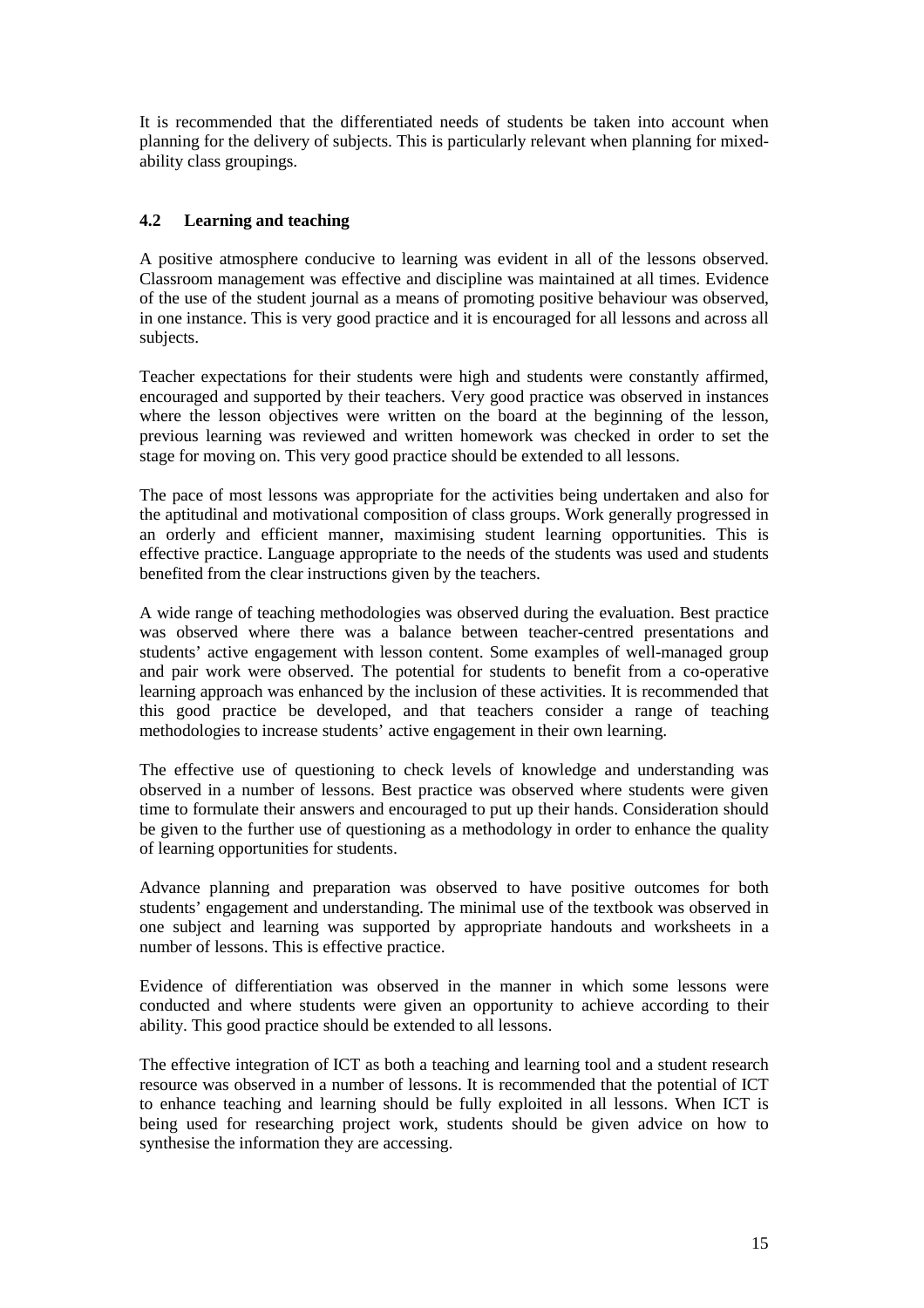Print-rich learning environments were observed in a number of lessons. This is very good practice, as it simulates and motivates students to learn. It is recommended that classroom environments be developed to support learning. This is of particular importance in the room in use for first-year art, as part of an effort to increase the students' encounters with historical and contemporary art and design imagery.

In general, teachers were very knowledgeable regarding their subject areas and the content of lessons was appropriate to programme requirements. In the case of languages other than English, teachers should employ teaching methodologies and strategies that promote more effectively the use of the target language as the medium of communication in the classroom.

## **4.3 Assessment**

A variety of assessment modes, both formative and summative, is employed to monitor and assess student achievements in the curricular areas evaluated. Formative assessment comprises oral questioning in class, observation of work undertaken during class, coursework assignments, homework and project work. It is recommended, in a number of the areas evaluated: that the expected learning outcomes should be developed and stated in planning documents, that these should be shared with the students at the outset of class and that they should be used to inform assessment criteria. It was noted that oral language skills are assessed in a minority of cases. The good practice of assessing all of the main language skills is in line with the aims and objectives of language syllabuses and should be extended to all classes including the language components of the TY programme.

Homework was set and corrected in some instances. It is recommended that this good practice be extended to all classes as it provides students with essential opportunities to reinforce classroom learning. Cognisance should be taken of the course requirements and of the range of skills to be developed when assigning homework. It is good practice to set and regularly correct the work assigned to students. Particularly praiseworthy are those instances where a constructive approach was taken to the correction of students' work. Providing students with positive feedback on their work and guiding them in ways to improve their learning is good practice. It is recommended that all teachers engage in promoting this good practice.

It was noted in one of the areas evaluated that students profiling had not taken place in the case of the majority of students participating in the JCSP. It is strongly recommended that in the case of all students participating in the programme, the practice of profiling is correctly implemented. Learning statements assist students in breaking down the syllabus into manageable-sized pieces and therefore should be drawn from a broad range of syllabus areas. The profiling process is invaluable in fostering and developing the students' capacity to set their own learning targets, reflect on their learning and engage in self-assessment.

In the case of the LCA, students' key assignments were not available for examination in two of the areas evaluated. It is strongly recommended that, in line with the programme requirements, all students complete all the relevant key assignments on a phased basis and that they are available for examination.

It is school policy to hold formal house examinations at Christmas for all students. Students preparing for state examinations sit mock examinations, typically during the second term, and non-state examination students sit further house examinations at the end of the school year. A formal report on students' achievements in the house and mock examinations is issued to parents twice a year. Parents are provided with opportunities to discuss their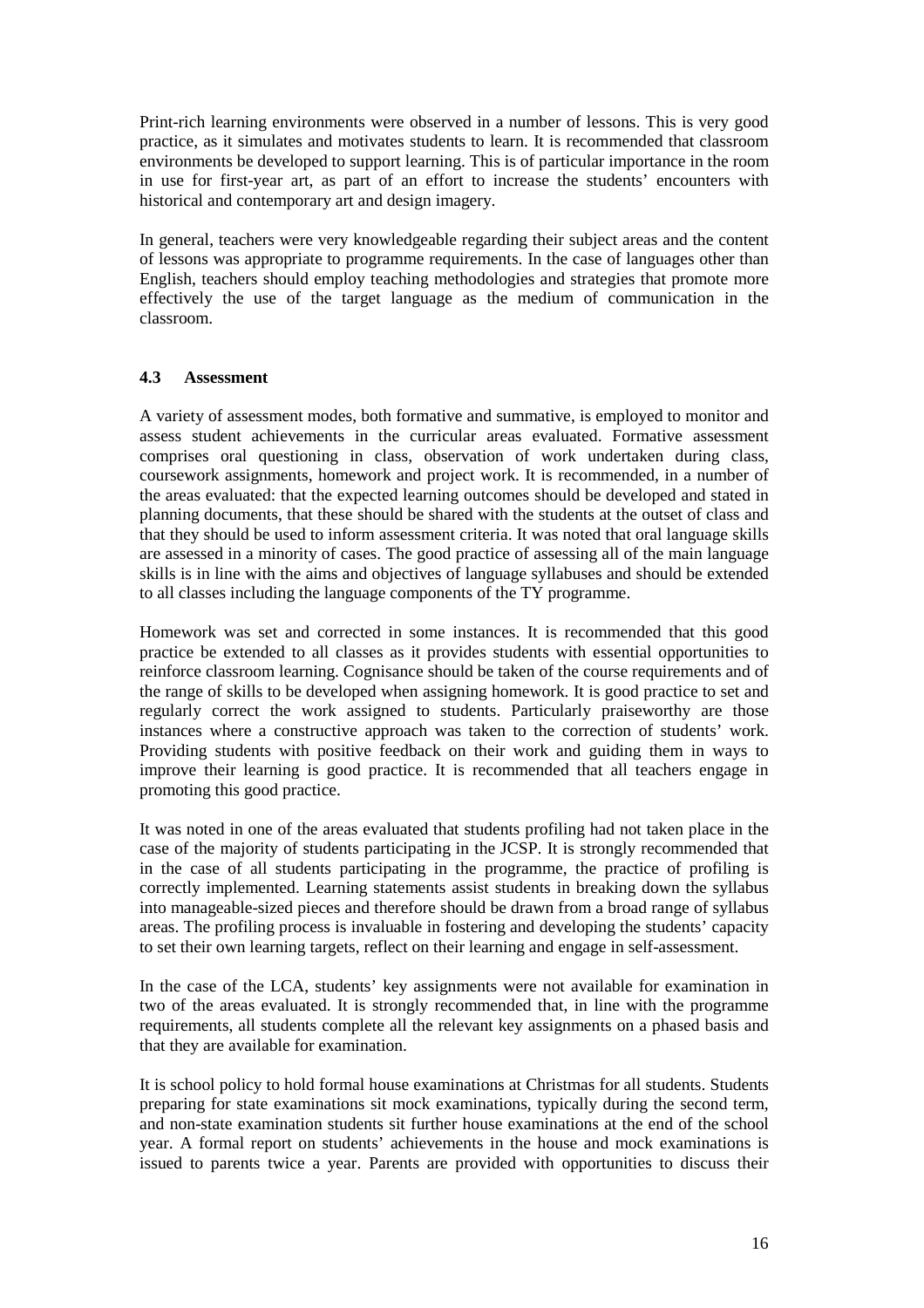children's progress at parent-teacher meetings, or during further meetings which may be organised on an individual basis if desired. This is good practice.

## **5. QUALITY OF SUPPORT FOR STUDENTS**

#### **5.1 Inclusion of students with additional educational needs**

St Vincent's school has one fulltime ex-quota learning-support teacher allocation. The school also receives significant designated-teacher allocations to support the inclusion of students with additional educational needs. There is a commendable level of expertise among the three teachers involved in the provision of learning support. Four special needs assistants (SNA) provide valuable assistance to students in their care. In the current academic year approximately thirty-eight resource hours have been granted to support students who have a particular learning need. However, at the time of the evaluation, a significant proportion of the designated resource hours were not deployed for the purposes for which they were intended. To ensure compliance with Department circular PPT 01/05, it is recommended that school management urgently review the allocation of resource hours to ensure that all students who are allocated these hours can derive full benefit from them.

Learning support is only available at present to junior cycle students. In each year group, the majority of students in receipt of this support are placed in the one class where extra tuition in Maths and English is provided. Students in these classes follow a modified curriculum as outlined in section three of this report. Re-testing takes place during the first term and students may be re-assigned to classes following discussions with class teachers. A small number of other junior cycle students are withdrawn for additional support in literacy and numeracy. It is acknowledged that the small size of the junior cycle group allows teachers to provide individual support for students. However, as a number of students who have been allocated resource hours are now in senior cycle, the current practices are not in the best interests of those who have been identified to have special educational needs. In the interests therefore, of optimising inclusive practice and supporting individual students' needs, it is recommended that the model of organisation for the provision of resource and learning-support teaching hours be reviewed. The revised model should ensure that additional support is not confined to junior cycle. All students should have equality of access to all subjects, before final decisions are made in relation to subject choices and the assignment of students to class groups. This review should be in the context of consideration of the re-introduction of mixed-ability class arrangements which was strongly recommended in section three of this report.

A clearly identifiable learning-support and special-educational needs department, led by a co-ordinator should be established. In addition to co-ordinating the learning-support and resource hours, the co-ordinator should also have a role in liaising with the parents of students who have special educational needs, the feeder primary schools and the relevant external agencies. The modes of delivery used to provide additional-education support need to be extended to maximise the inclusion of students within the school community. A more whole-school approach for supporting students with special educational needs is essential. The recent whole-school CPD training in the general area of learning and literacy is a laudable initiative in supporting this approach. Further CDP workshops on differentiated learning would support staff in developing tailored teaching and learning strategies to support the wide range of students' learning needs which are typically found in mixedability settings. Further information and advice is available from the Special Education Support Service (www.sess.ie) and the Second Level Support Services (www.slss.ie).

All first-year students are assessed, using diagnostic tests, prior to entry to the school, to identify potential learning difficulties. Parents and personnel from the feeder primary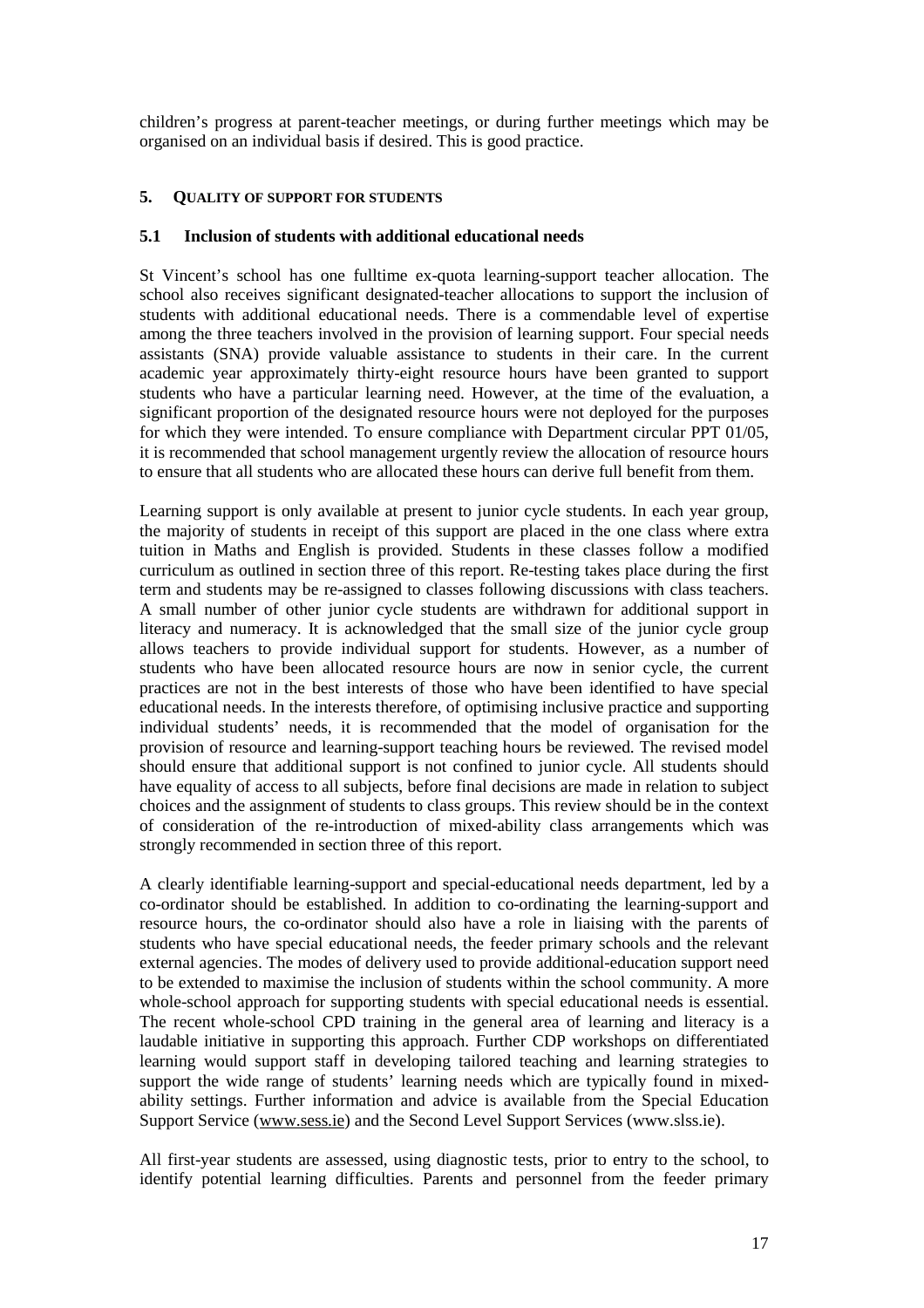schools are also consulted as part of this process. It is recognised by the learning-support teachers, that the assessment tests being used currently are in need of updating. It is therefore recommended, that the learning-support team, in consultation with the guidance counsellor, explore the option of introducing new test instruments that could be used for initial testing and the subsequent monitoring of students' progress. Department circular letter 0009/07 provides a list of appropriate tests. This list is updated annually and is available for consultation by schools at www.education.ie.

It is commendable that the learning-support teachers have been timetabled for a weekly planning meeting. This practice should effectively facilitate collaborative planning for students' specific learning needs. The good practice of keeping records of meetings was noted. Basic learning plans are devised for the students currently receiving support but the learning-support teachers recognise that there is scope for more development in this area. As individual education plans (IEPs) are due to become mandatory as part of the Education for Persons with Special Education Needs Act 2004, the further development of individual learning plans for students is an important precursor to this event. Good practice suggests that all students in receipt of additional support should have individual learning plans. The assessment of the individual student learning outcomes identified in the learning plans will serve to refine the additional supports that are necessary. The weekly meeting time allocated to the learning-support team should be used to progress this work and review students' progress. Further advice and information on the IEP process are available in *Guidelines on the Individual Education Plan Process.* This publication is available from the National Council for Special Education Needs at www.ncse.ie.

A designated room and a range of additional resources are available for use by the learningsupport teachers. However, it is acknowledged that these resources are in need of updating and that access to dedicated ICT facilities is limited. These issues should be addressed in the context of the audit of accommodation and resources recommended in section one of this report.

The admissions policy includes detailed procedures for supporting inclusion. A wholeschool learning-support policy has been in draft form for some time, but has not yet been circulated for consultation with the stakeholders. It is recommended that a whole-school policy on the provision of education for students with special education needs be finalised by a relevant sub-committee. This should then be circulated to management, staff and representatives of parents and students for consultation and be ratified, as soon as it is practicable. This policy should set out the range of supports available in the school and include procedures in relation to the deployment of SNAs. This would clarify their role and act as a guide for all members of staff. The procedures documented in this policy should be underpinned by principles of inclusion as outlined in the Department publication *Inclusion of Students with Special Education Needs: Post-Primary Guidelines.*

One teacher co-ordinates the teaching of English as an additional language (EAL) to newcomer students. It is commendable that the board subsidised the cost of post-graduate training for the co-ordinator to facilitate necessary upskilling in this area. The co-ordinator acts as an effective point of contact with parents.

Many initiatives that aim to support inclusion operate in the school. It is laudable that the admissions policy includes an additional form specifically designed to gather personal information that is used to plan for the needs of newcomer students. The co-ordinator runs a short induction programme to support newcomer students in gaining confidence in their new environment. Members of the students' council who met with the inspectors spoke highly of this programme in supporting them in settling into their new school. It is commendable that a buddy system is being planned for next year. There is a dedicated notice board celebrating cultural diversity within the school, and events such as an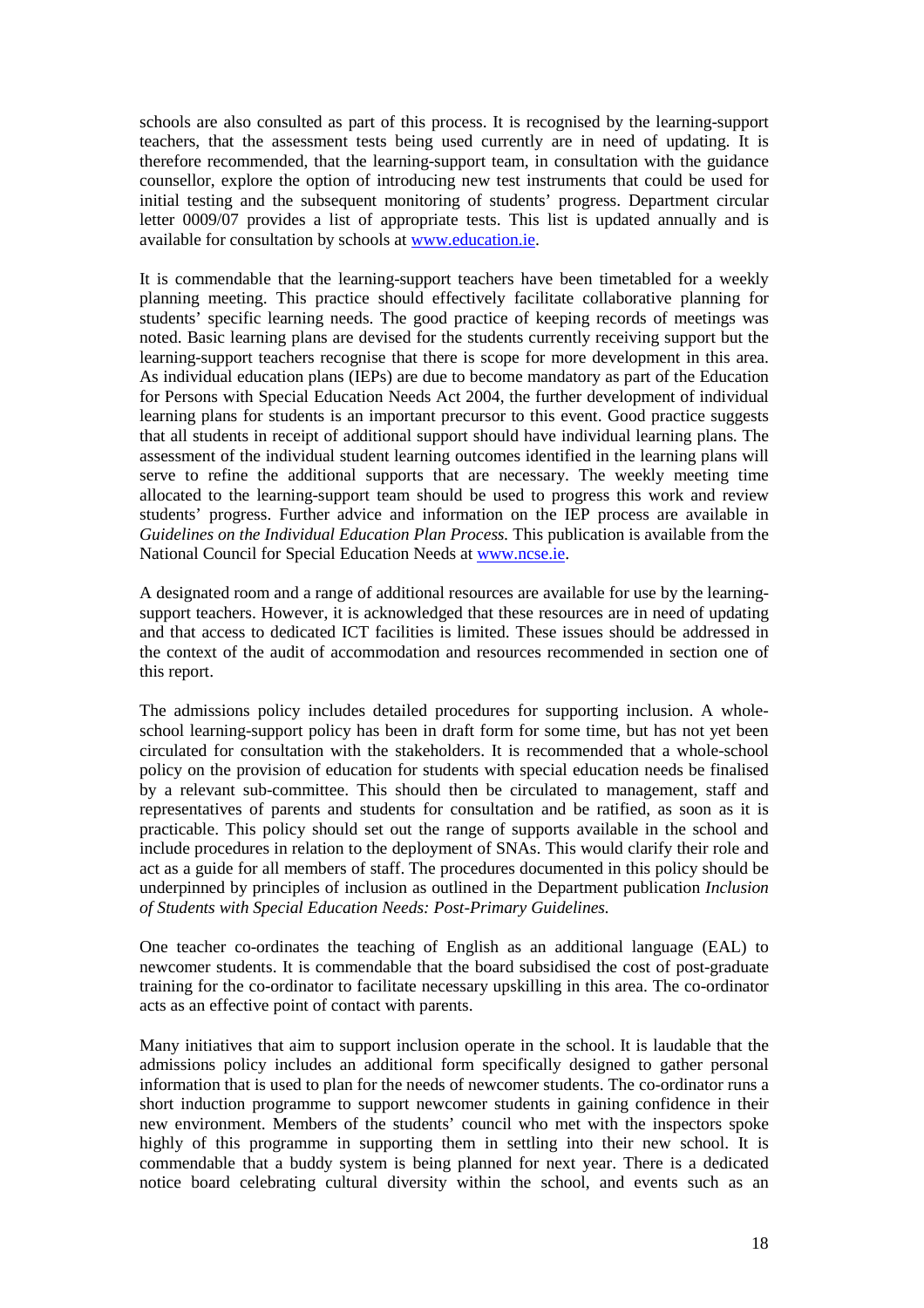intercultural week have been held in the past. These highly commendable events are further encouraged, as a means of supporting and celebrating the rich cultural diversity in the school.

Arrangements are in place to withdraw newcomer students in small groups for one period per week to provide additional language support. A designated classroom and a good range of resources are available to support this work. An allocation of forty-four hours has been granted by the Department to provide additional language supports to newcomer students. At the time of the evaluation however, a significant proportion of this time was redirected for other uses by school management. This matter needs urgent review. It is recommended that school management ensures that the full allocation of hours for English as an additional language (EAL) is used for the purpose for which they were allocated and in accordance with circular M 53/07. This will ensure that newcomer students have greater access to language support over the teaching week. Furthermore, it is recommended that the language proficiency benchmarks be used to assess and monitor students' progress. In order to promote a whole-school approach to support the inclusion of newcomer students, it is recommended that the co-ordinator of EAL liaise with the subject teachers to compile a list of key words to support students in accessing technical language on the curriculum.

A good range of supports is available to encourage the effective participation of students who are socially disadvantaged. Students' needs are treated with discretion and sensitivity. Practical assistance towards the cost of school expenses is granted on an individual and confidential basis. The school has access to a home-school-community liaison co-ordinator (HSCL) for eleven hours per week as part of the school support available under DEIS. The co-ordinator has been of great assistance in revitalising the parents' council and in establishing links with families and feeder-primary schools. It is intended to develop a parents' room and host a number of parents' courses in the near future. This good work is encouraged, as a means of further enhancing the community spirit in the school. The coordinator allocation is shared with another second-level school which belongs to a different HSCL cluster. It was reported that this presents significant logistical difficulties for the coordinator in carrying out the duties of the post. A homework club operates under the remit of the SCP. Students attending this club are provided with a hot meal before they begin their homework. This club is recognised by staff and parents as providing a very important daily point of contact with students. The provision of a breakfast club and of food at lunchtime is also being considered. These initiatives are worth pursuing. The school has developed productive links with local community groups and agencies to support the educational interests of its student cohort. The commitment and enthusiasm of all staff involved in these projects are recognised and commended.

As the work of the HSCL scheme, SCP and other external agencies continues to strengthen and expand in the school, mechanisms to facilitate effective communication between staff and these partners need to be established.

#### **5.2 Guidance and student support in the whole-school context**

The school has 0.5 ex-quota teacher allocation for Guidance. An additional seven hours has been allocated for Guidance by management. This good practice supports the provision of an enhanced guidance programme to support students' guidance and counselling needs. It is commendable that personnel involved in Guidance are facilitated to attend relevant CPD training arranged for guidance counsellors.

Good facilities are available for Guidance. The guidance counsellor has an office with a dedicated phone line and a computer with internet access. Students have access to dedicated computers in a separate room. Access for classes to the computer rooms can be arranged in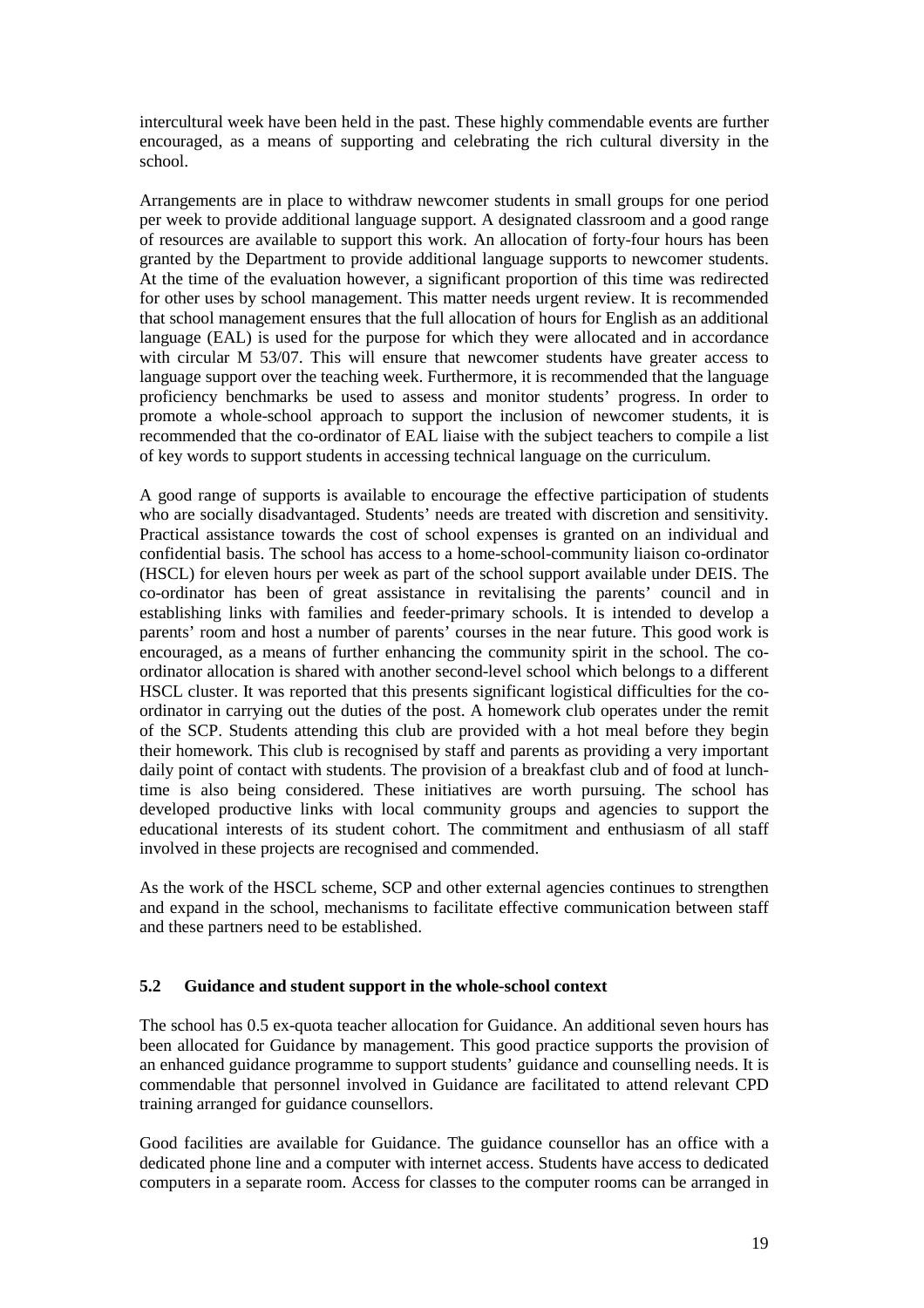advance. Display stands and notice boards with information about careers and college open day events are provided on the corridors for students.

Guidance is integrated into a number of school programmes. The guidance counsellor plays a role in the transfer of students from primary to secondary school through visiting the feeder primary schools and assisting in the assessment of students, prior to entry to the school. There is a good level of participation by the guidance counsellor in the senior cycle curriculum programmes in the school and some support is also available for third-year students. A key feature of the guidance programme in the school is the successful studentaccess programme. It is evident that this programme effectively stimulates students' interest and motivation levels to progress to third-level education. It was noted positively that past students' initial destinations are also tracked by the guidance department. Parents are assisted to understand the range of supports provided by the school, and the guidance counsellor meets by appointment with any parent who wishes to discuss concerns of their children. This is good practice.

A whole-school approach to guidance and counselling is being adopted by school management. It is commendable that the guidance counsellor is a member of the new care team. This is essential to ensure that a co-ordinated approach is taken to providing care for students in the school. The guidance counsellor has also supported the development of a critical incidents policy for the school with advice from the National Educational Psychological Services Agency (NEPS). The principal is currently the main link with many of the external agencies. Responsibility for these links could be devolved, over time, to staff, including the guidance counsellor.

The school guidance plan is at a very early stage of development. It is recognised by management that there is a need to progress a whole-school guidance plan as recommended in Department circular PPT 12/05. It is commendable that the relevant documents that were circulated to schools by the Department are informing the process. It is recommended that a whole-school guidance plan be finalised as soon as it is practicable. The plan should be drafted by a sub-committee of all relevant personnel, after an analysis of school needs has been completed, and in consultation with staff, parents and students. The plan should clearly show how all of the guidance allocation is used to support students' personal, social, and educational needs and career choices. Therefore, it should contain details of the guidance programme or intervention for each year group and school programme, information on how students' transitions are handled and how liaison with parents is arranged. As all students need access to Guidance, the plan should in particular include ways to link Guidance programmes with Social, Personal and Health Education (SPHE) to provide support for junior cycle students. Linkages with the HSCL scheme, SCP and other outside agencies, including third-level and further education colleges, industry, employers and outside speakers should also be included. Short-term and long-term objectives as well as learning outcomes should be documented for each year group and curriculum programme. The ratified plan should be reviewed on an annual basis and adjusted to meet presenting needs. Further information and advice is available from the SDPI at www.sdpi.ie and the National Centre for Guidance in Education (NCGE) at www.ncge.ie.

The provision of pastoral care of students is seen as being the responsibility of all staff in the school. Parents identified the caring and supportive manner of staff in dealing with students in their care, as an aspect of the school with which they are most happy. Each class group has a designated form tutor who plays an important role in supporting the pastoral care of students, and is a key point of contact with parents. The effectiveness of the formtutor role was acknowledged by management and parents and their work is commended. The role of form tutor, while not clearly spelt out, has a pastoral and disciplinary dimension. One notable feature of the pastoral support system is the recent formation of a school care team. In addition, personnel from the SCP, Finglas-Cabra Partnership, Finglas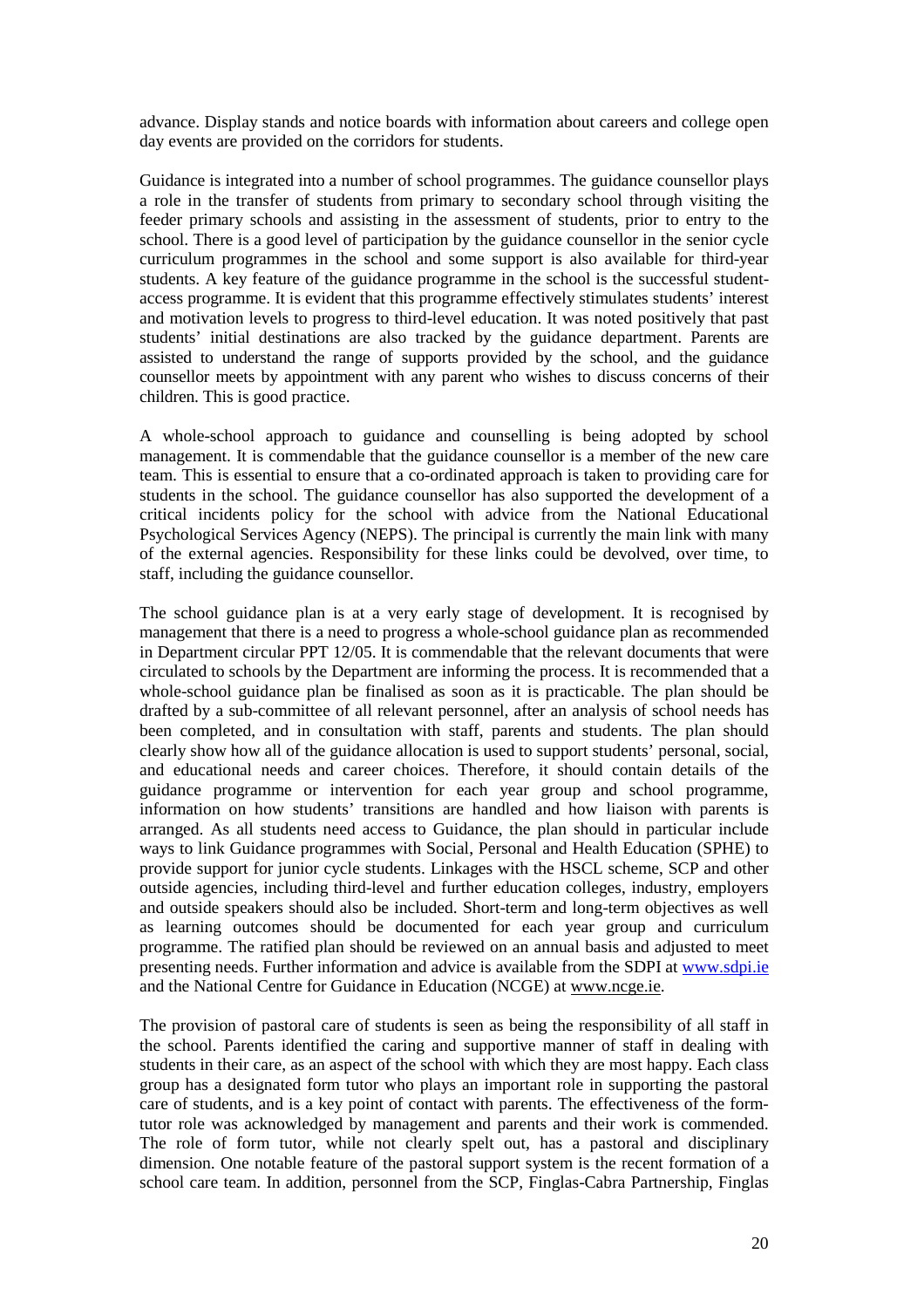Youth Services and the teaching staff provide valuable personal support to students in the areas of bereavement, loss, self-esteem and anti-bullying. To build on the good work already evident and in order to formalise the work already being done, it is recommended that an overarching pastoral care policy be documented. This plan should help to develop the identity of the care team more clearly and define their functions and interactions with other staff members. It should also outline clearly the procedures to be followed in difficult cases that may arise from time to time. This will ensure that a systematic approach is taken to the pastoral care of students in the school. Duties of the form tutors need to be agreed and documented as part of this process.

As a means of cultivating and nurturing a sense of larger group identity and augmenting the support for students, consideration should be given to the re-introduction of a year-head system as part of the range of pastoral support provided. The merit of holding regular yeargroup meetings should be considered to provide a forum where positive behaviours and achievements could be recognised and celebrated.

All junior cycle students are timetabled for SPHE as outlined in circular M11/03. To optimise the role of SPHE in providing for the social, personal and health education of students, it is recommended that a three-year programme of work that demonstrates a coherent and balanced coverage of the ten modules of the SPHE curriculum framework be collaboratively developed by the SPHE team. Some formal planning time should be made available to the teachers of SPHE, as part of the calendar of subject-department meetings to assist this process. Furthermore, it is recommended that a relationships and sexuality education policy (RSE) be developed in accordance with circular M 27/08. The guidelines produced by the Department of Education and Science should be used to inform the drafting of this policy. This information is available on the Department's website at www.education.ie.

Some key polices that relate to the care of students have been developed and are being implemented. To complement the anti-bullying charter, it is recommended that a wholeschool anti-bullying policy, that is in line with the Department's guidelines, should be developed. Further advice and support on developing an anti-bullying policy is available on the Department's website.

The spiritual development of students is supported by the calendar of events. It is commendable that the diversity of religious backgrounds is acknowledged and celebrated as part of this process. The oratory is potentially a great asset to the school and could be developed as a focal point for the whole-school community.

#### **6. SUMMARY OF FINDINGS AND RECOMMENDATIONS FOR FURTHER DEVELOPMENT**

The following are the main strengths identified in the evaluation:

- St Vincent's has an inclusive and Christian ethos. The school strives to meet the needs of its student cohort that comes from a wide diversity of abilities and social backgrounds.
- An informed, concerned and collaborative approach is being adopted by the board of management to managing the school. The rich diversity of background and experience among board members are an asset to the school.
- School management is proactively fostering and encouraging the development of good quality partnerships with the parents' council, student council and a number of external agencies to support the educational interests of students.
- There is a good level of on-going engagement with school-development planning. The trustees have provided valuable assistance throughout this process.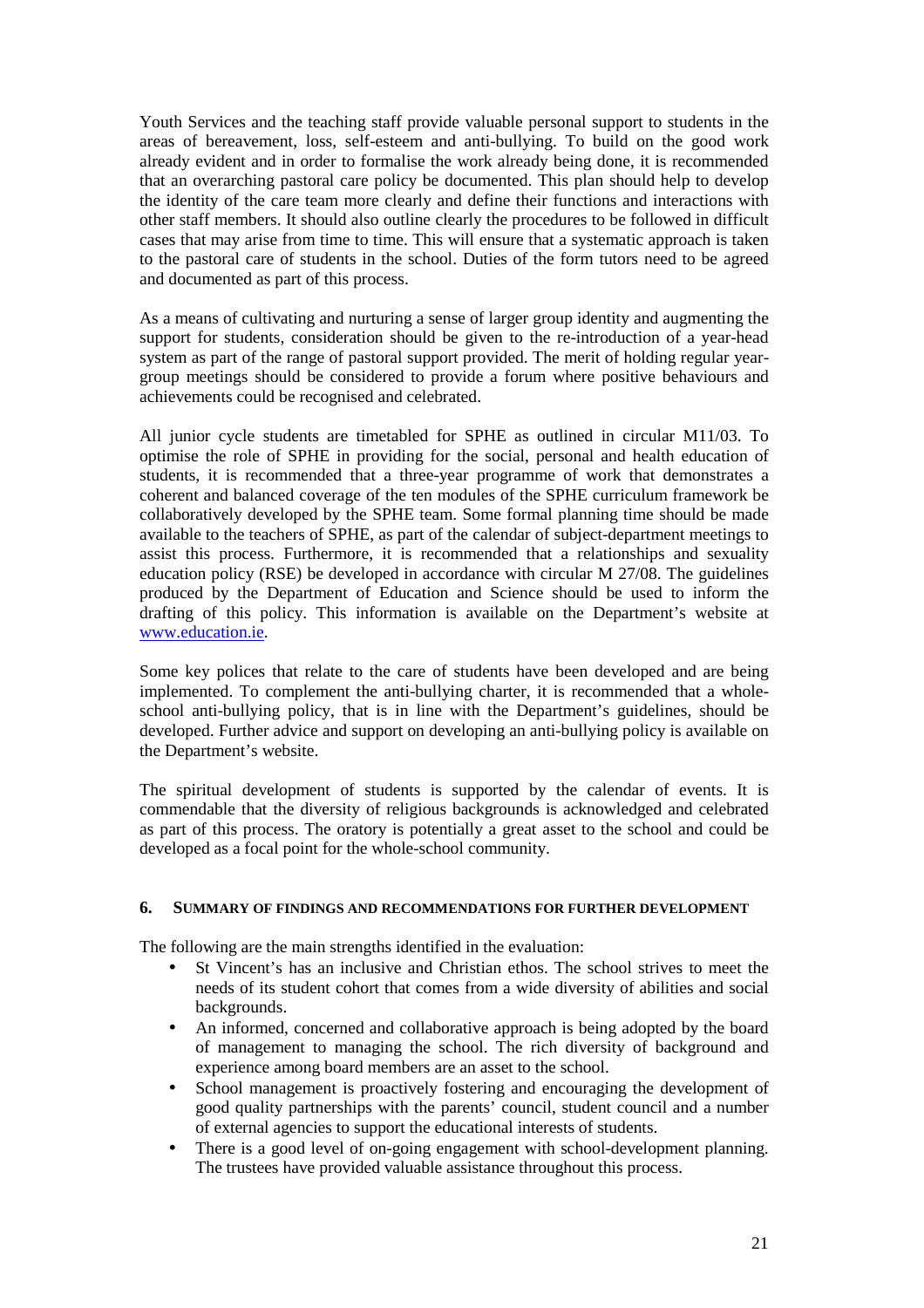- A commendable level of expertise is evident among the staff, and there has been a good level of engagement with school-based CPD.
- A good range of curriculum programmes is offered in the school. There is a commendable focus on developing students' ICT skills.
- The co-curricular and extra-curricular programme reinforces a sense of community and school spirit and promotes positive relations among the whole-school community.
- A positive atmosphere conducive to learning was evident in all of the lessons observed. Teacher expectations for their students were high and students were constantly affirmed, encouraged and supported by their teachers.
- The collective wisdom, experience and local knowledge of the recently-established care team will support a focused and co-ordinated support structure for students.
- The spiritual development of students is supported by the calendar of liturgical services, retreats and religious education lessons. Cultural and spiritual diversity is acknowledged as part of this process.

As a means of building on these strengths and to address areas for development, the following key recommendations are made:

- A comprehensive review of the schedule of posts of responsibility should be carried out following an analysis of the needs of the school to ensure that the potential of middle management is fully realised.
- To cultivate a sense of shared ownership for the future development of the school, communication and decision-making practices among the school community needs to be reviewed and strengthened.
- The implementation of all the curriculum programmes needs to be reviewed, and a systematic plan developed to broaden the range of subjects offered on each programme. To support the implementation of high-quality curriculum programmes, school polices and procedures need to proactively encourage and facilitate teachers to attend relevant CPD to the greatest extent possible.
- The re-introduction of mixed-ability groupings for at least part of the Junior Certificate programme should be considered. All students should have equality of access to all subjects before final decisions are made in relation to subject choices and the assignment of students to class groups.
- The deployment of resource and EAL hours needs urgent review.
- The code of behaviour should be reviewed to promote positive student behaviour, set standards for acceptable behaviour and respond effectively to unacceptable behaviour.

Post-evaluation meetings were held with the staff and board of management when the draft findings and recommendations of the evaluation were presented and discussed.

## **7. RELATED SUBJECT INSPECTION REPORTS**

The following related Subject Inspection reports are available:

- Subject Inspection of Art 11 April 2008
- Subject Inspection of Gaeilge 9 April 2008
- Subject Inspection of Science 10 April 2008
- Transition Year Programme Evaluation Inspection of Science 8 April 2008